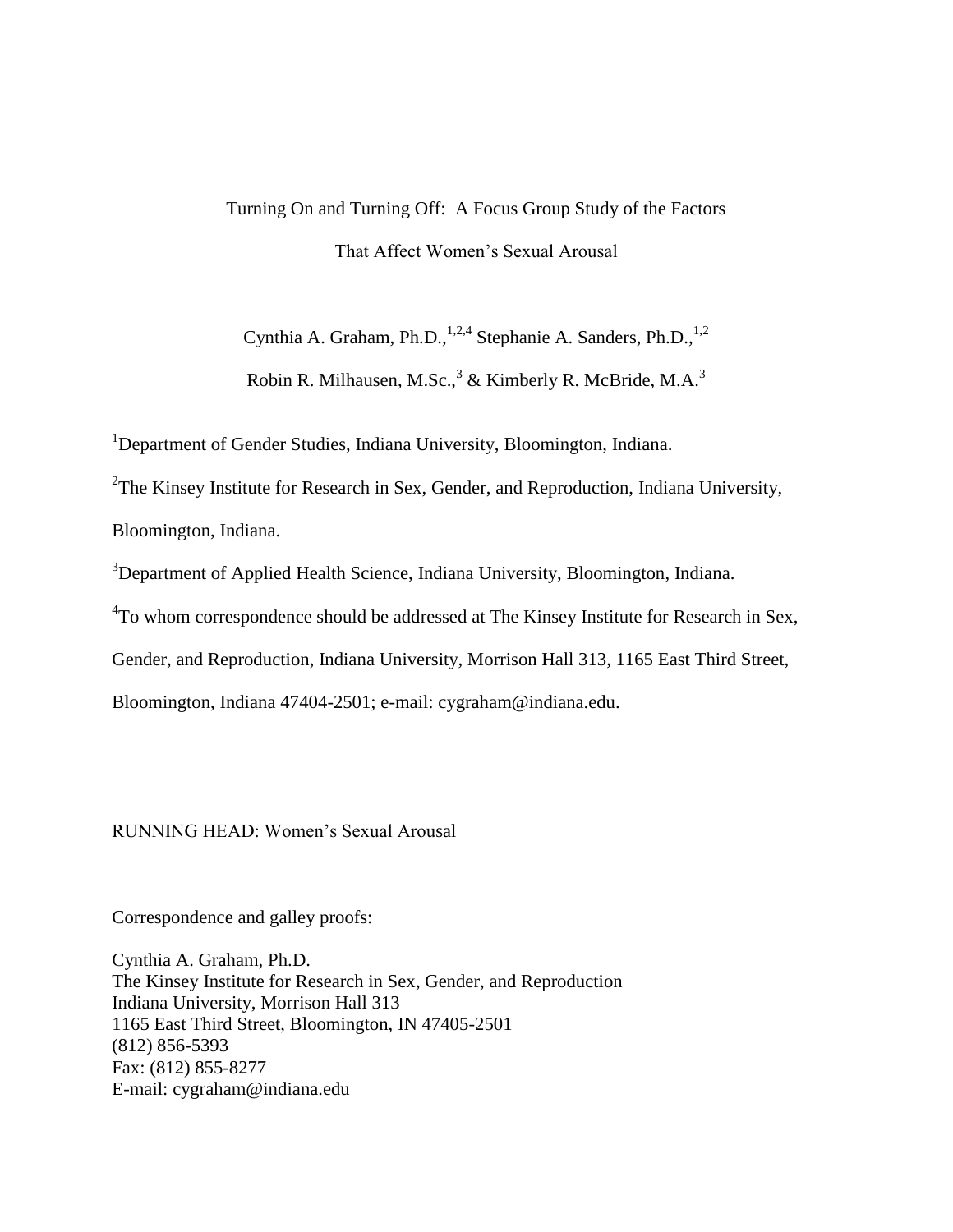## **ABSTRACT**

The aim of this study was to inform the development of a questionnaire to assess a woman's tendency to respond with sexual excitation/inhibition in different situations. Nine focus groups, involving 80 women (M age = 34.3 years; range, 18-84), were conducted. Women described a wide range of physical (genital and non-genital), cognitive/emotional, and behavioral cues to arousal. The relationship between sexual interest and sexual arousal was complex; sexual interest was reported as sometimes preceding arousal, but at other times following it. Many women did not clearly differentiate between arousal and interest. Qualitative data on the factors that women perceived as "enhancers" and "inhibitors" of sexual arousal are presented, with a focus on the following themes: feelings about one"s body; concern about reputation; unwanted pregnancy/contraception; feeling desired versus feeling used by a partner; feeling accepted by a partner; style of approach/initiation; and negative mood. The findings can help inform conceptualizations of sexual arousal in women.

**KEY WORDS:** sexual arousal; sexual interest; sexual desire; women.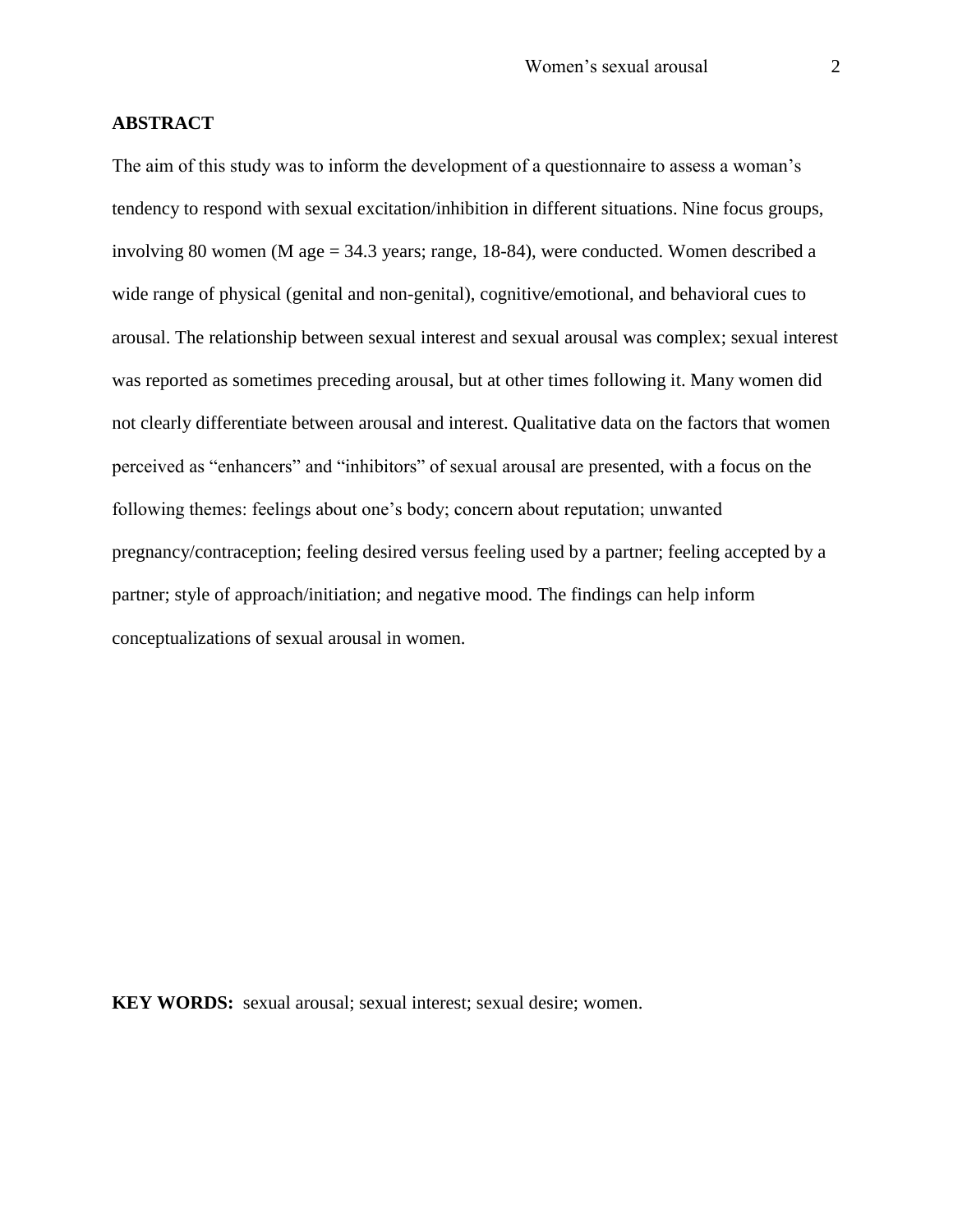#### **INTRODUCTION**

In most research on sexual arousal, there has been an assumption that lack of sexual arousal is due to a lack of excitation. Inhibition of arousal has often been implicitly acknowledged, but not studied, as a process separate from excitation. The concept of "inhibited sexual desire" has been widely used in the clinical literature (American Psychiatric Association, 1980; Beck, 1994; Lief, 1977) but there has been little systematic study of this and no attempt to distinguish between inhibited sexual desire and lack of desire. The newly developed "dual control" model of sexual response postulates that, within the central nervous system, there are separate and relatively independent excitatory and inhibitory systems (Bancroft, 1999; Bancroft & Janssen, 2000). It is the balance between these two systems that determines whether sexual arousal occurs in any particular situation. The model also postulates that individuals vary in their propensity for both sexual excitation (SE) and sexual inhibition (SI).

The capacity to inhibit sexual response is seen as adaptive, as a means by which the individual can avoid danger or other risks to well-being that might result from a sexual response in a given situation. For some, however, the propensity for SI may be unduly high, resulting in an impairment of the capacity for sexual function and, for others, the propensity for SI may be low, increasing the likelihood of engaging in high-risk sexual behavior (Bancroft, 1999). Research has been exploring this model and its possible relationship to both sexual risk-taking (Bancroft, Janssen, Strong, Carnes, & Long, 2003; Bancroft et al., in press) and sexual dysfunction in men (Bancroft & Janssen, 2000; 2001). A questionnaire (Sexual Inhibition Scale/Sexual Excitation Scale, SIS/SES) has been developed to assess SI and SE in men and has been demonstrated to have good psychometric properties (Janssen, Vorst, Finn, & Bancroft, 2002a; 2002b). Factor analyses yielded three factors–one excitation factor (SES) and two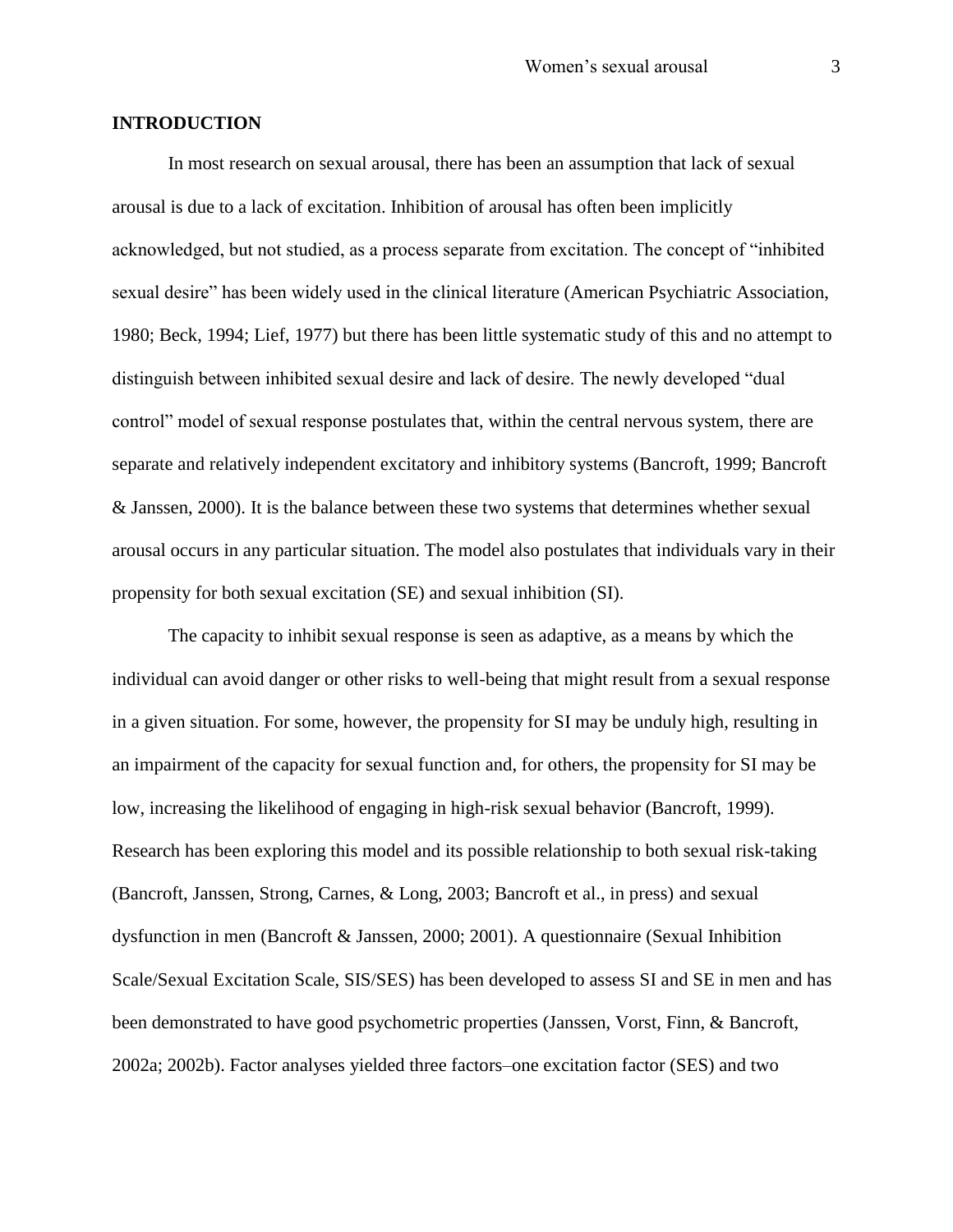inhibition factors, which have been labeled "inhibition due to threat of performance failure" (SIS1) and "inhibition due to threat of performance consequences" (SIS2).

The SIS/SES has been adapted for women and used in a study of 1067 female college students (Carpenter, Janssen, & Graham, 2003). The findings suggested that women had lower SE scores and higher SI scores in comparison with men, with a fairly normal distribution, showing variability in SE and SI scores. This study also found evidence for the convergent and discriminant validity of women"s SIS/SES scores and for test-retest reliability.

Our view, however, was that simply modifying this measure, originally developed for use with men, might miss important aspects of SI and SE in women's experience or emphasize genital response in a way women find less relevant or meaningful. There are a number of reasons for believing that central inhibition in women may be fundamentally different in its underlying mechanisms and scope of effects. It has been suggested that inhibition may be more important for women than for men, particularly as it pertains to sexuality and reproduction (Bjorklund  $\&$ Kipp, 1996). Studying inhibition in women requires a reexamination of what is likely to be threatening, a possibly different time relationship between SI and sexual activity (e.g., SI may occur much earlier in women), and consideration of exclusively female factors, such as the menstrual cycle and pregnancy. For example, concerns about one"s reputation may be a more important SI factor for women's sexuality than for men's (Tiefer, 2001).

This qualitative study was the first stage of a project to develop a questionnaire, using a woman-centered approach, to assess a woman"s tendency to respond with SI and/or SE to a variety of stimuli. Rather than relying on researchers" assumptions about what factors are important to women"s sexual arousal, we wanted to hear from women themselves about what they regarded as important.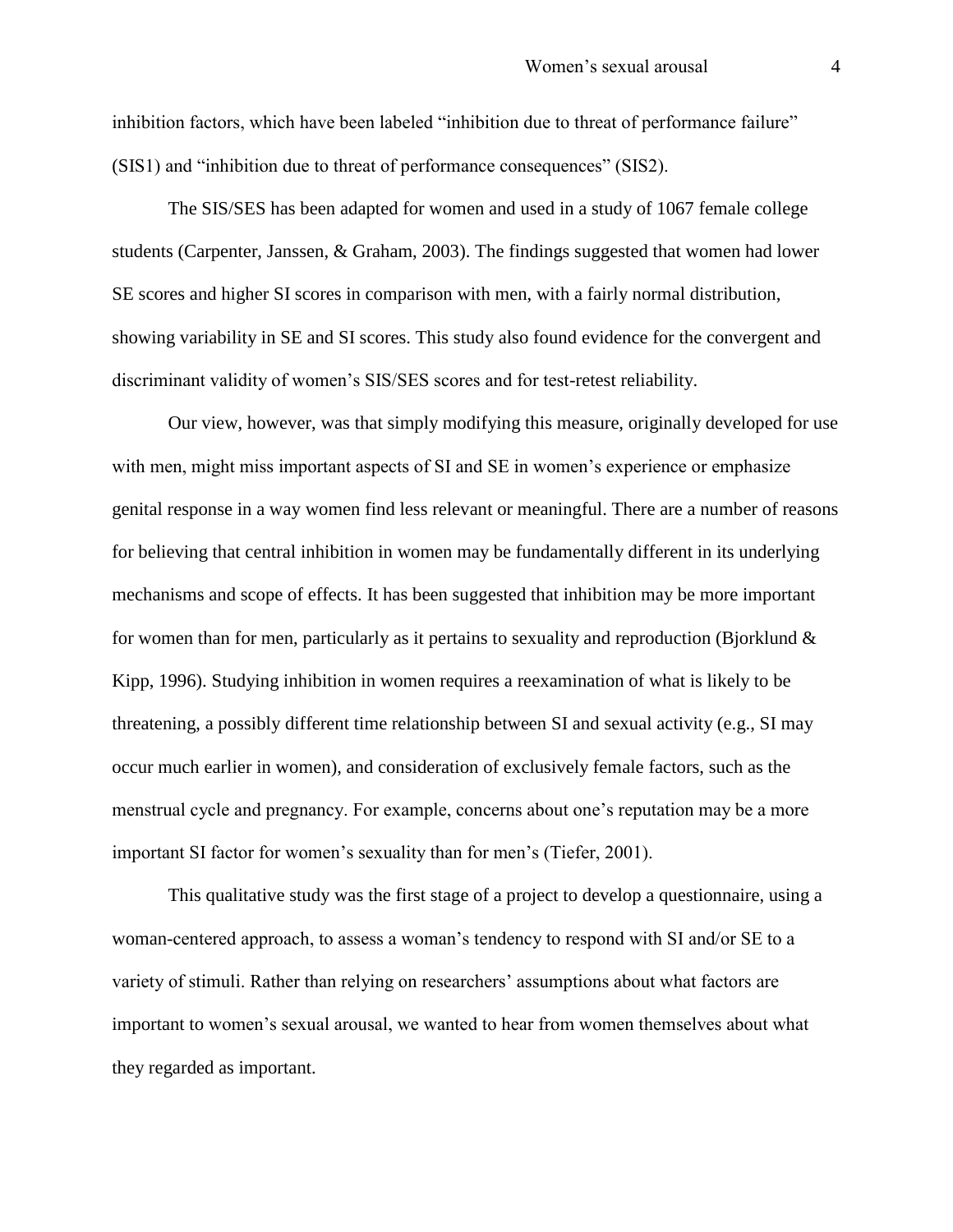We used focus groups of women to explore the factors most relevant to SI and SE in women. Morgan (1996) defined a focus group as "a research technique that collects data through group interaction on a topic determined by the researcher" (p. 130). As surveys are inherently limited by the questions they ask, focus groups can provide data on how respondents themselves talk about the topics (Morgan, 1996) and thus have been recommended as a means to inform questionnaire development for more than a decade (Morgan, 1997). Although focus groups have been increasingly used in sexuality research (Byers, Zeller, & Byers, 2002), few published accounts exist of using focus groups as a means to construct questionnaires. Our goal was to use the information obtained from the focus groups to help us devise specific items for a questionnaire. This article reports on the qualitative data from the nine focus groups we conducted.

#### **METHOD**

#### **Participants**

All participants were English-speaking women volunteers at least 18 years of age. An effort was made to obtain age, race, ethnic group, educational, and relationship status diversity in the sample. Thus, a range of recruitment strategies was used, including flyers and advertisements in community newsletters and newspapers, churches, community organizations, and campus centers. Women interested in participating were screened by telephone and if eligible, were mailed a demographic questionnaire. They were informed that the purpose of the study was "to collect information on women"s experience of sexual arousal and assess factors or types of situations that promote or interfere with women's sexual interest or arousal."<sup>1</sup>

<sup>1</sup>In this article, we are using the terms "sexual desire" and "sexual interest" interchangeably.

\_\_\_\_\_\_\_\_\_\_\_\_\_\_\_\_\_\_\_\_\_\_\_\_\_\_\_\_\_\_\_\_\_\_\_\_\_\_\_\_\_\_\_\_\_\_\_\_\_\_\_\_\_\_\_\_\_\_\_\_\_\_\_\_\_\_\_\_\_\_\_\_\_\_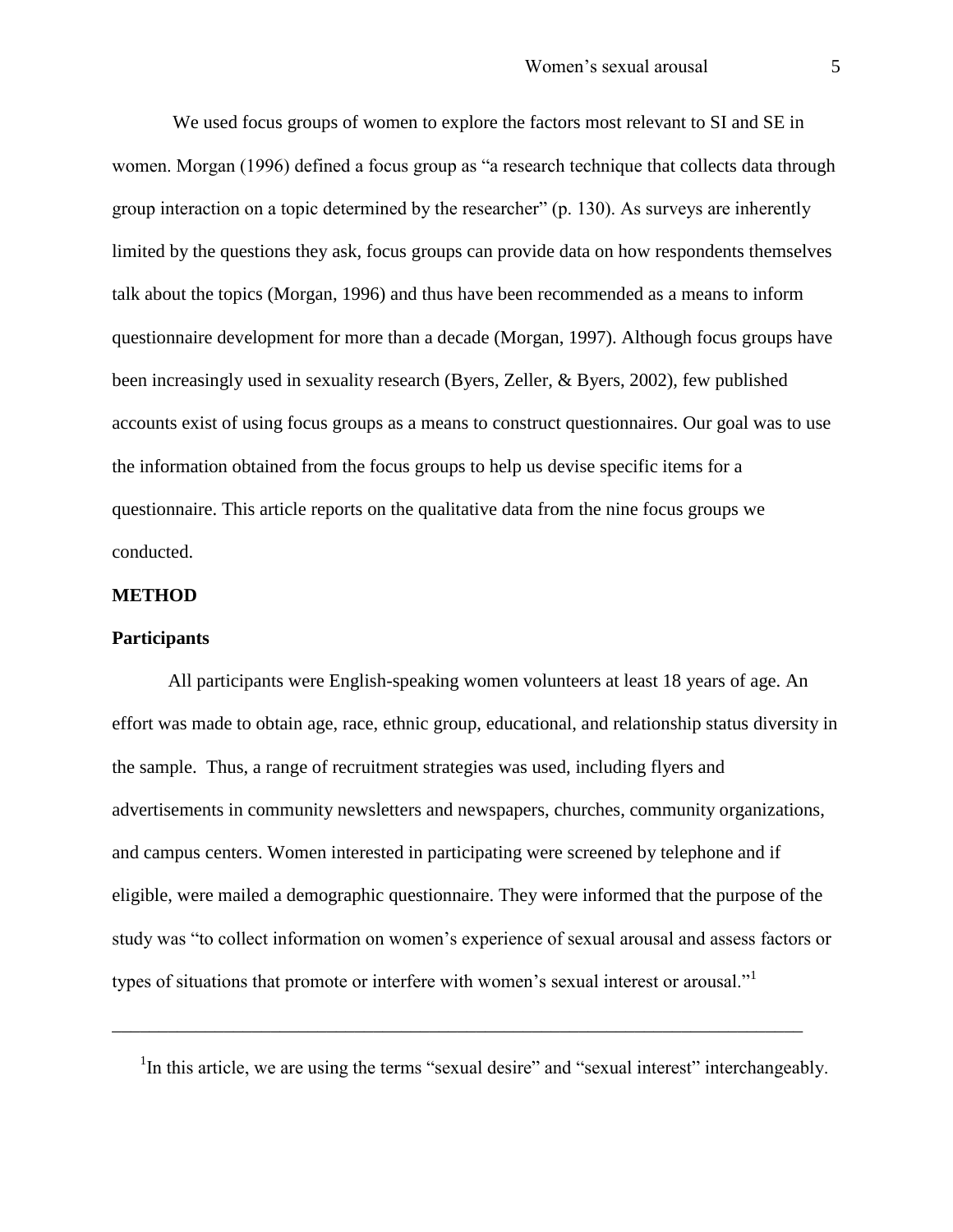We made the decision to have groups that were fairly homogenous with respect to age (18-24 years, 25-45 years, and 46 years and older), but mixed with regard to other demographic factors, such as student status, and ethnic and racial background. As recommended by previous researchers (Seal, Bogart, & Ehrhardt, 1998), we over-recruited to control for cancellations and no-shows and scheduled 12 women for each group. To ensure diversity in these "mixed" groups, no more than six women who were students or who described their race as "white" were scheduled for any one group. In total, six "mixed" groups (two 18-24 year groups,  $Ns = 6$  and 10; two 25-45 year groups,  $Ns = 9$  and 9; two 46+ year groups,  $Ns = 10$  and 9) were conducted.

In order to enhance the overall diversity of our sample, we also conducted two groups of lesbian/bisexual women (one aged 18-24 years,  $N = 9$ , and one aged 25 years and older,  $N = 10$ ) and one group of African-American women (aged 18-35 years,  $N = 10$ ). Our view was that these "segmented" groups might facilitate discussion because minority participants might feel more comfortable discussing sexuality-related topics with others similar to themselves.

Participants were 80 women (mean age  $= 34.3$  years;  $SD = 16.1$ ; range  $= 18-84$  years). Table I contains demographic information on the sample. As can be seen, participants were highly educated, but were quite diverse in terms of other demographics, such as employment, marital status, and race.

Insert Table I about here

-----------------------------

**Measures**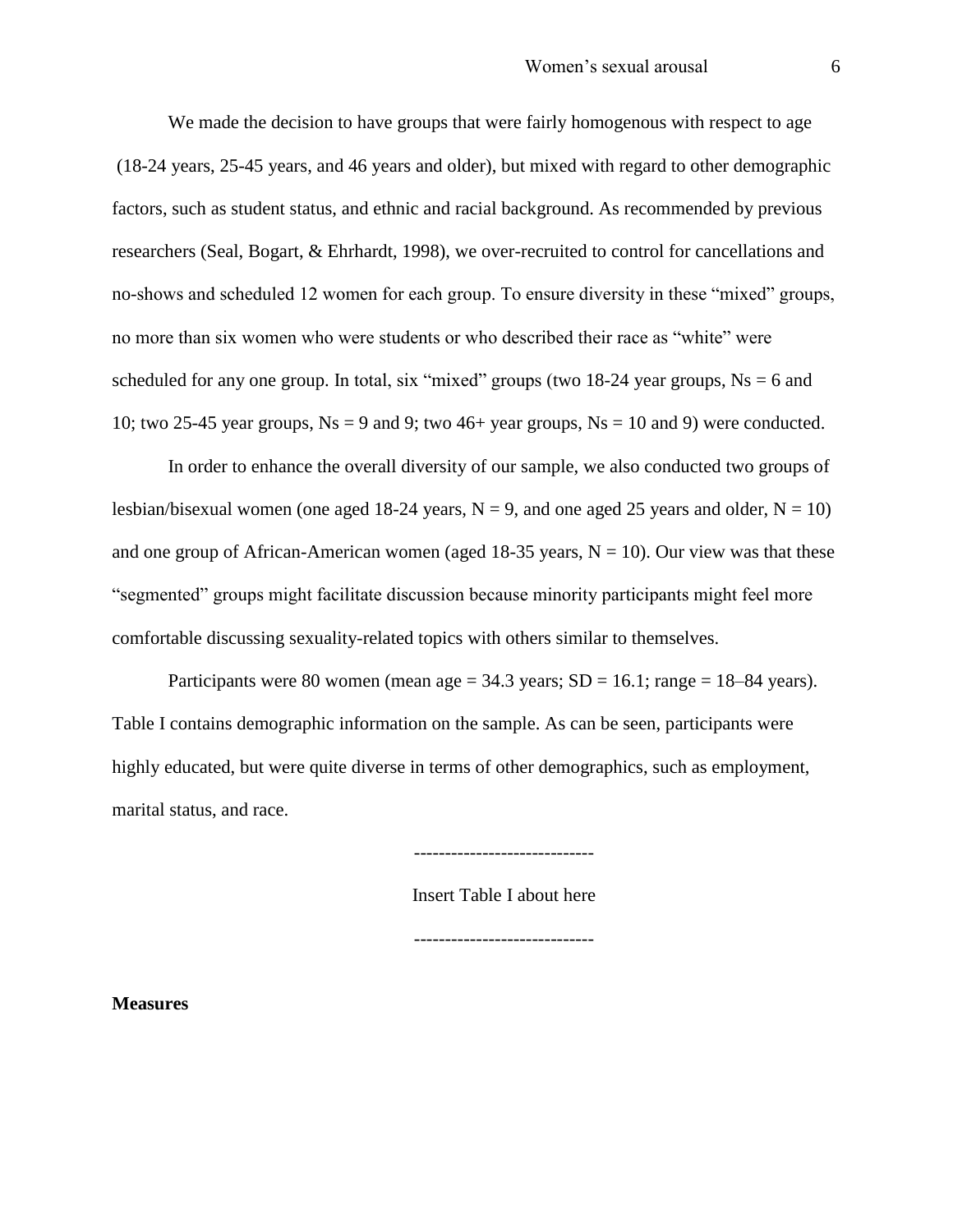#### **Procedure**

Two female moderators facilitated each of the focus group sessions. In each group, one of the moderators was a Ph.D. level psychologist and the other was either an M.A. level researcher or a senior undergraduate student. An African-American researcher was the primary moderator for the African-American group.

All of the sessions were audiotaped and transcribed for analysis. In addition, moderators made written notes during the sessions. No individual identifiers were collected to ensure the anonymity of the participants. After transcription, the audiotapes were destroyed.

The groups were held in a private room in a local public library, with the exception of the two lesbian/bisexual groups that met in a conference room at The Kinsey Institute. The rationale for this was that women attending a lesbian/bisexual group might feel more comfortable meeting at The Kinsey Institute, rather than in a public venue, particularly if they had not "come out" as lesbian or bisexual. Consent forms and background questionnaires were collected when each woman arrived. Each session began with introductions by the moderators and the participants. Name cards were provided for each participant; however, women were told that they could choose not to use their real names and could use a pseudonym. Refreshments were provided. At the end of the 2-hour session, women were thanked for their participation and received a \$25 payment.

Study approval was obtained from the Indiana University Bloomington Campus Committee for the Protection of Human Subjects.

#### *Focus Group Discussion Guide*

Moderators utilized a discussion guide that included the following components: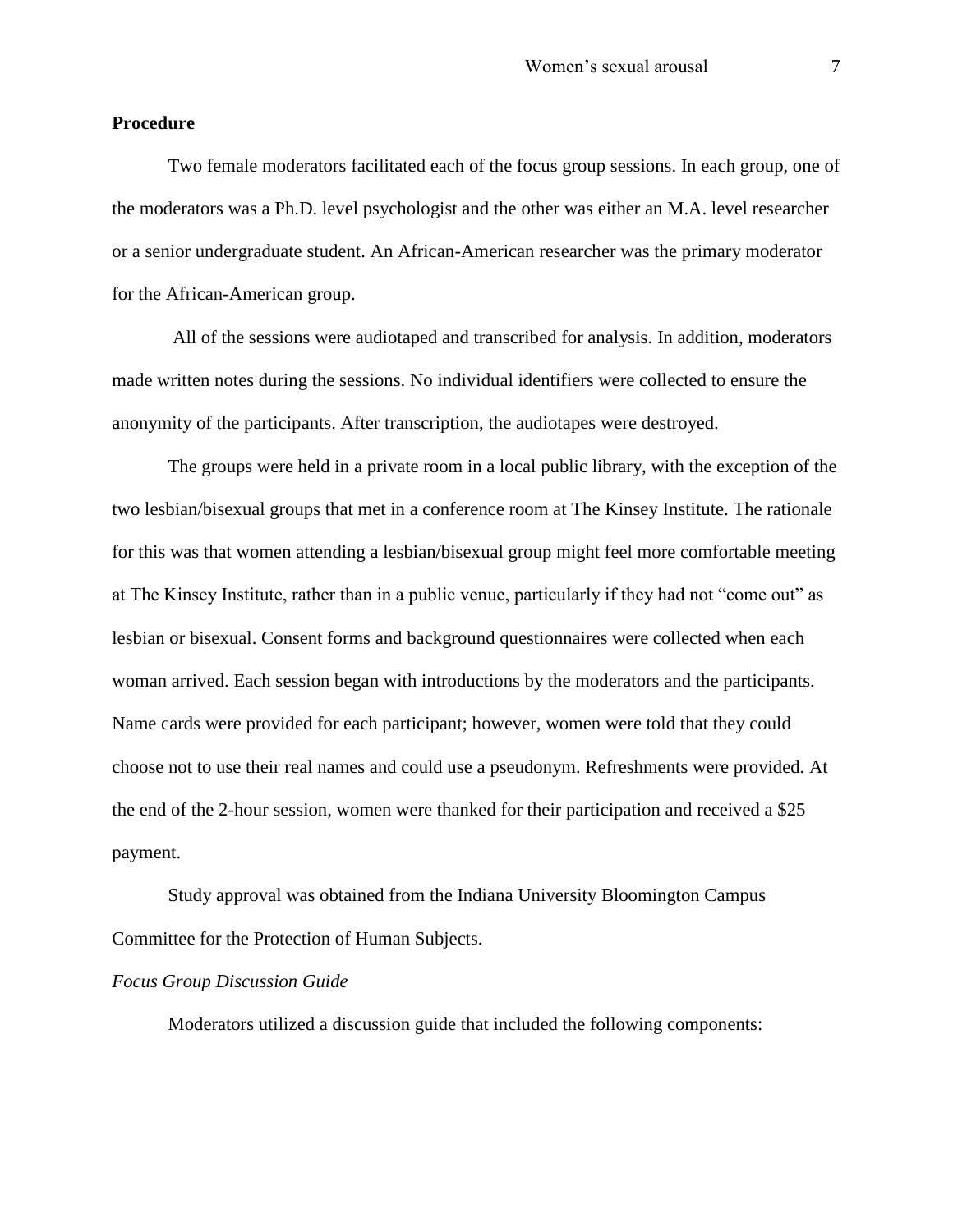1) Description of the purpose of the study and the procedural rules of the focus group. Women were told that the purpose of the focus group was:

to share ideas to help us develop a better understanding of women"s sexual arousal and its components as well as the factors or types of situations that promote or interfere with women"s sexual interest and arousal. We will use the information to help us develop a questionnaire.

Women were told that they could share information from their own experience, things they have observed, or experiences described to them by others, (i.e., act as participant-observers of their peers). Participants were also asked to honor the privacy of the other participants and not to share any of the focus group discussion with others outside of the group.

2) The three topics and the questions introducing them:

a) Sexual arousal and its components. "How do women know when they are sexually aroused? What cues are there? Is vaginal lubrication ("wetness") a counterpart or parallel to erection?"

b) Sexual interest and sexual arousal. "How would you describe sexual interest? How is it related to sexual arousal? Is there a clear demarcation between sexual interest and sexual arousal? Does sexual interest always occur before arousal?"

c) Factors that enhance or inhibit sexual arousal. (i) "What sorts of things enhance or increase sexual arousal? (ii) What sorts of things prevent or stop women from being sexually aroused or end/interrupt arousal?"

The sequence of discussion topics was not rigidly fixed. In keeping with the primary goal of the study, to gather information on factors that enhance/inhibit arousal, the majority of the focus group session was spent on discussion of topic 2c. For these latter questions, the discussion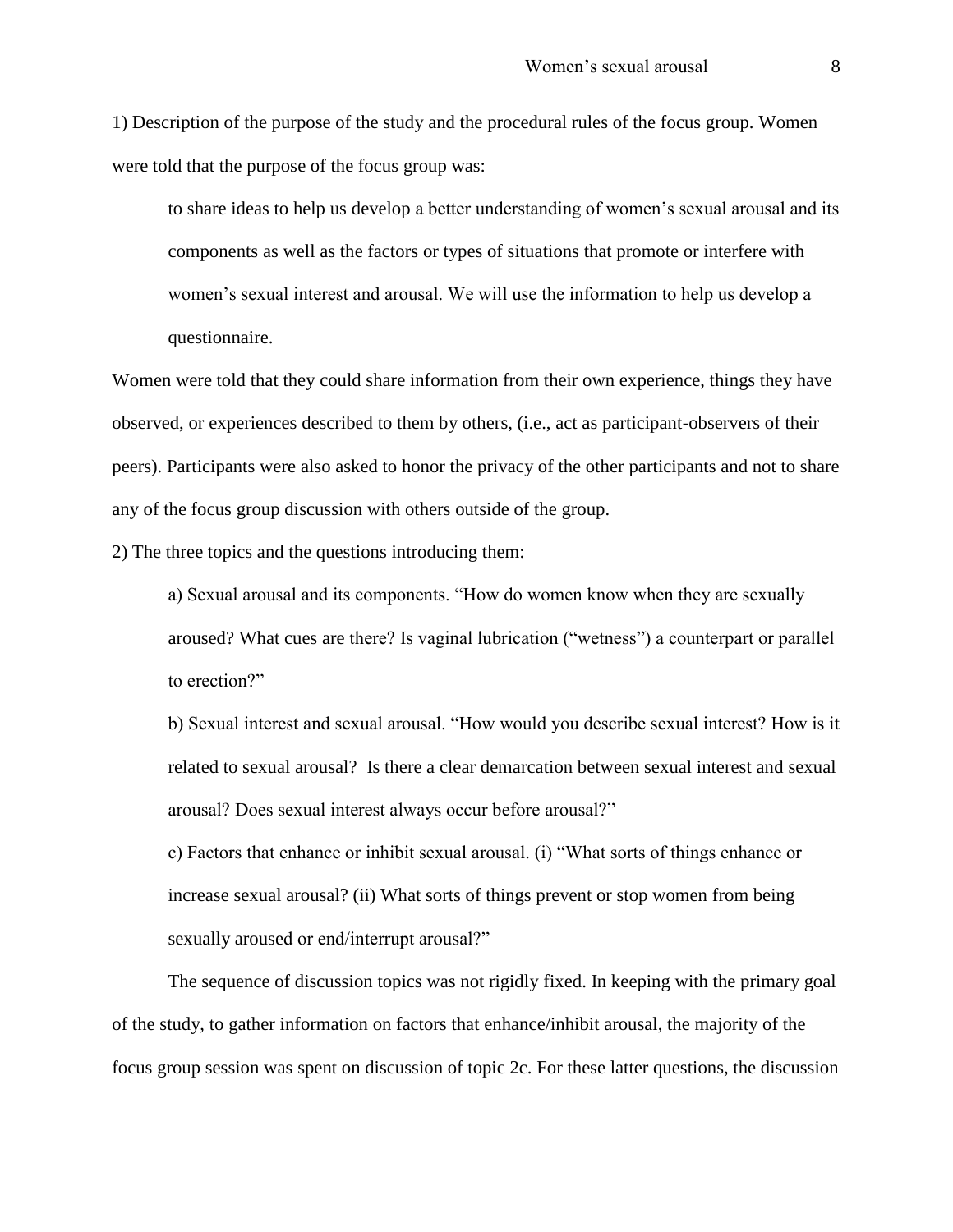guide also contained a list of possible situations/factors that could be used as "prompts"; however, as much as possible, moderators allowed the group members to generate ideas. The aim was to have participants react to the ideas and statements of other group members. The moderators tried to keep the conversation "on target" but guided the discussion only when necessary and there was no attempt to try to control the way that the participants interacted (e.g., trying to get everyone to participate equally in the discussion).

#### **Data Analysis**

All of the four authors were involved in analyzing the focus group transcripts. Our method of analysis was drawn from Morgan (1997). In the first stage, transcriptions from each of the nine focus groups were analyzed independently by two investigators, who listed recurrent themes and specific quotes within each theme. Following this, all four investigators met to compare the themes across investigators and groups. This was an interactive process that involved repeated rereading of the transcripts. Discrepant themes were discussed until agreement was reached and new themes were added to reflect as much of the data as possible. Next, themes were organized into broad categories. Refinements were made to the coding scheme and the labeling of themes, after discussion and consensus among the four researchers. The end result was a coding scheme consisting of eight broad categories and within most of these, a number of sub-categories (see Appendix). In the final stage of analyses, we applied the coding framework to all of the data by annotating the transcripts with the numerical codes that indexed the categories.

Although group comparison was not a focus of our study, we used a "grid" approach (Knodel, 1993; Morgan, 1997) to provide a descriptive summary of the content of discussions. On one axis of the grid were the coding categories/subcategories identified and, on the other, the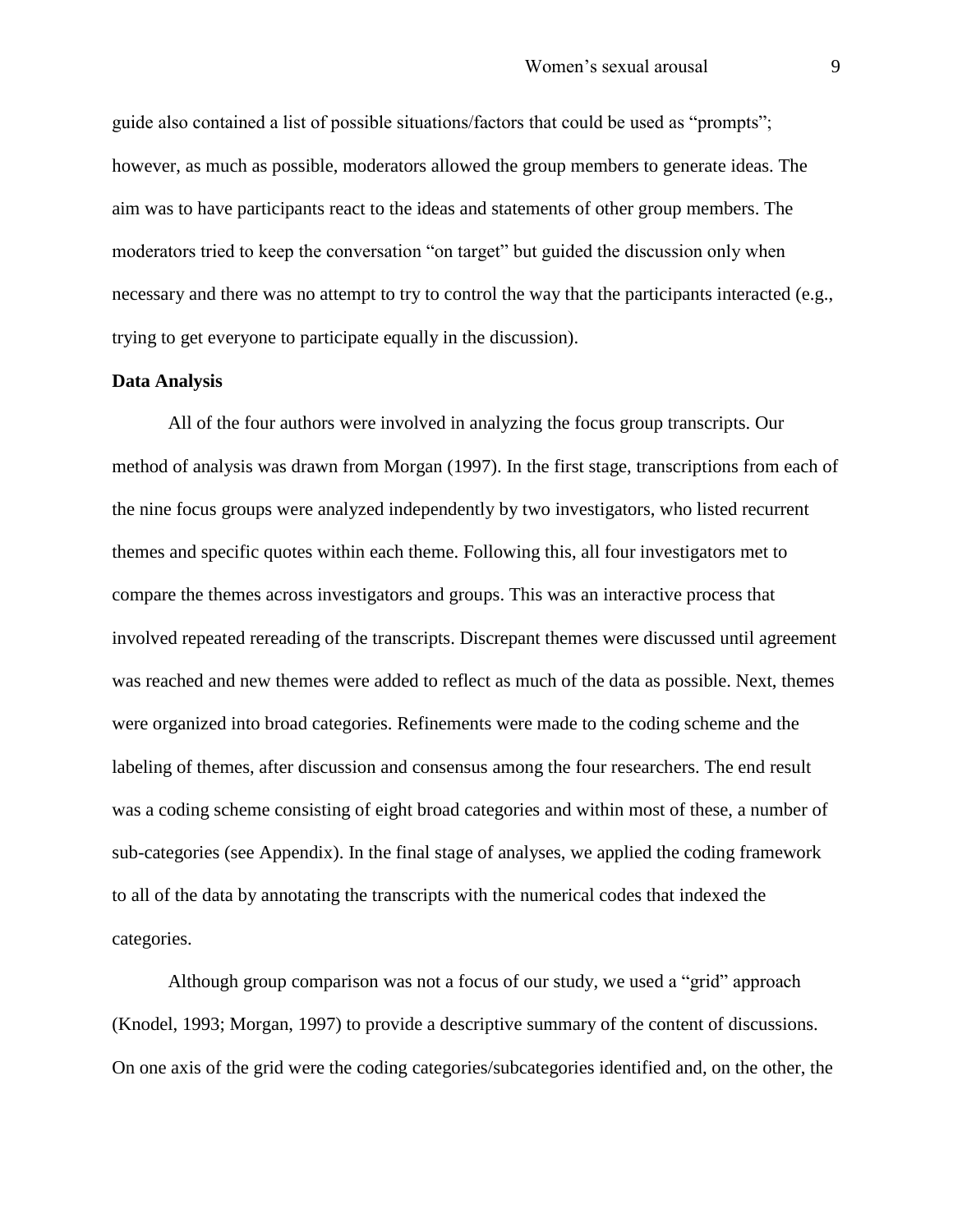focus group session identifiers (e.g., 18-24 lesbian/bisexual group). The cells contained page numbers of transcripts, where quotes that illustrated the particular theme were located. The grid was a useful way to compare responses to each of the discussion questions across focus groups, in order to gain an indication of differences that might be relevant to questionnaire development. We did not rely on code counting per se, but rather on a more interpretative summary of the data.

#### **RESULTS**

The results are presented in three sections, corresponding to the three discussion topics explored in the focus groups: (1) cues for sexual arousal; (2) the relationship between sexual arousal and sexual interest; and, (3) factors that enhance or inhibit sexual arousal.

#### **Cues for Sexual Arousal**

In all of the groups, women described a wide range of cues for sexual arousal, including physical (genital and non-genital), cognitive/emotional (e.g., distraction, anticipation, nervousness, heightened sense of awareness), and behavioral (e.g., sighing, moaning) indicators. Genital changes described were sensations of tingling, warmth, fullness, swelling, and lubrication, and non-genital physical changes included "butterflies" in the stomach, increased heart rate, nipple hardening, increased skin sensitivity, changes in temperature, shortness of breath, muscle tightness in stomach and legs, and flushing in the face and chest.

Although lubrication was reported as one of the cues of sexual arousal, women"s responses to the question "Is vaginal lubrication ("wetness") a counterpart or parallel to erection?" was a resounding "no". Women observed that if a man experienced an erection in sexual situation, this would be a signal that he was sexually aroused. A number of participants reported that feeling aroused and being lubricated did not always co-occur, as illustrated by this interaction: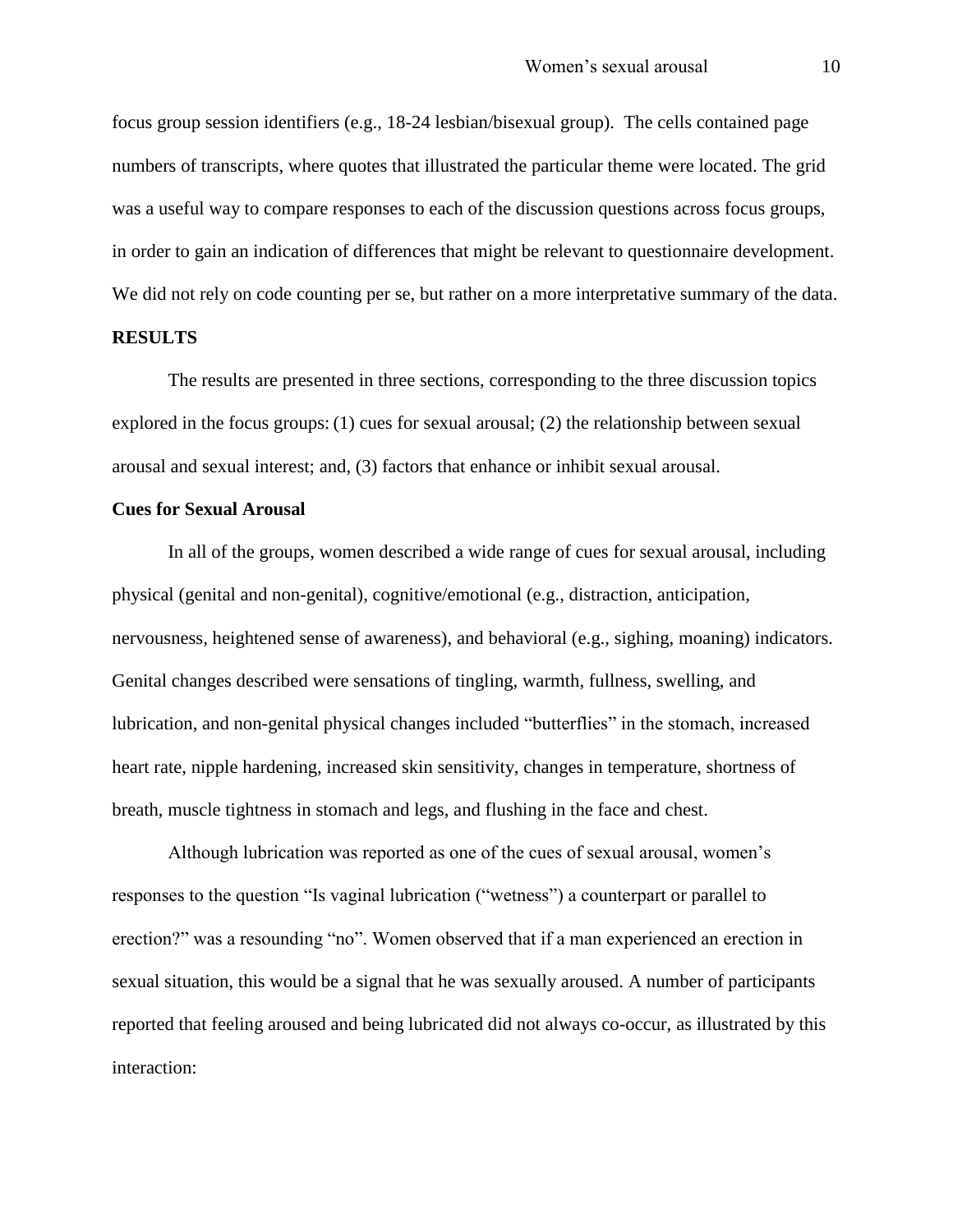Participant  $(P-1)^2$ : Lubrication and arousal don't necessarily coincide.

P–2: There"s times of the month too where there"s just more lubrication because of whatever"s going on in terms of hormones where I won"t necessarily feel turned on.

Moderator (M): So you can be aroused and not necessarily feel wet or vice versa?

P–3: Yeah, I find that wetness comes at a later stage of arousal for me. There"s more of a sequence thing. It comes later. It's not the first sign.  $[25-45 \text{ group}]^3$ 

The fact that lubrication might be a later sign of arousal, and one that might not always be perceived, was raised in other groups:

P–1: It depends on how physical you get.

- P–2: And if there"s a chance, I guess, to notice it too depending on what you"re doing.
- $P-3$ : I don't think that's one of the first signals to me  $\ldots$  I think there are a lot of things that you notice before. [18-24 group]

#### **Sexual Arousal and Sexual Interest**

In the discussions on the relationship between sexual interest and sexual arousal, a number of women said that they did not clearly differentiate between sexual arousal and sexual interest, as illustrated by the following two quotes:

- P: The arousal, the interest, they tend to, they blur . . . I"m not even sure how to separate out one from the other. [25-45 group]
- P: Maybe I don"t get interested very often but when I do, there"s at least a little bit . . . a degree of arousal. . . . For me if I"m sexually interested in somebody, even a little bit, then I"m a little bit aroused. [18-24 Lesbian/bisexual group]

<sup>2</sup>In all of the quotes involving more than one participant, P-1, P-2...P-N indicates a statement from a different woman.

\_\_\_\_\_\_\_\_\_\_\_\_\_\_\_\_\_\_\_\_\_\_\_\_\_\_\_\_\_\_\_\_\_\_\_\_\_\_\_\_\_\_\_\_\_\_\_\_\_\_\_\_\_\_\_\_\_\_\_\_\_\_\_\_\_\_\_\_\_\_\_\_\_\_

 $3$ At the end of each quote is the focus group identifier (e.g. 25-45 year group, etc.)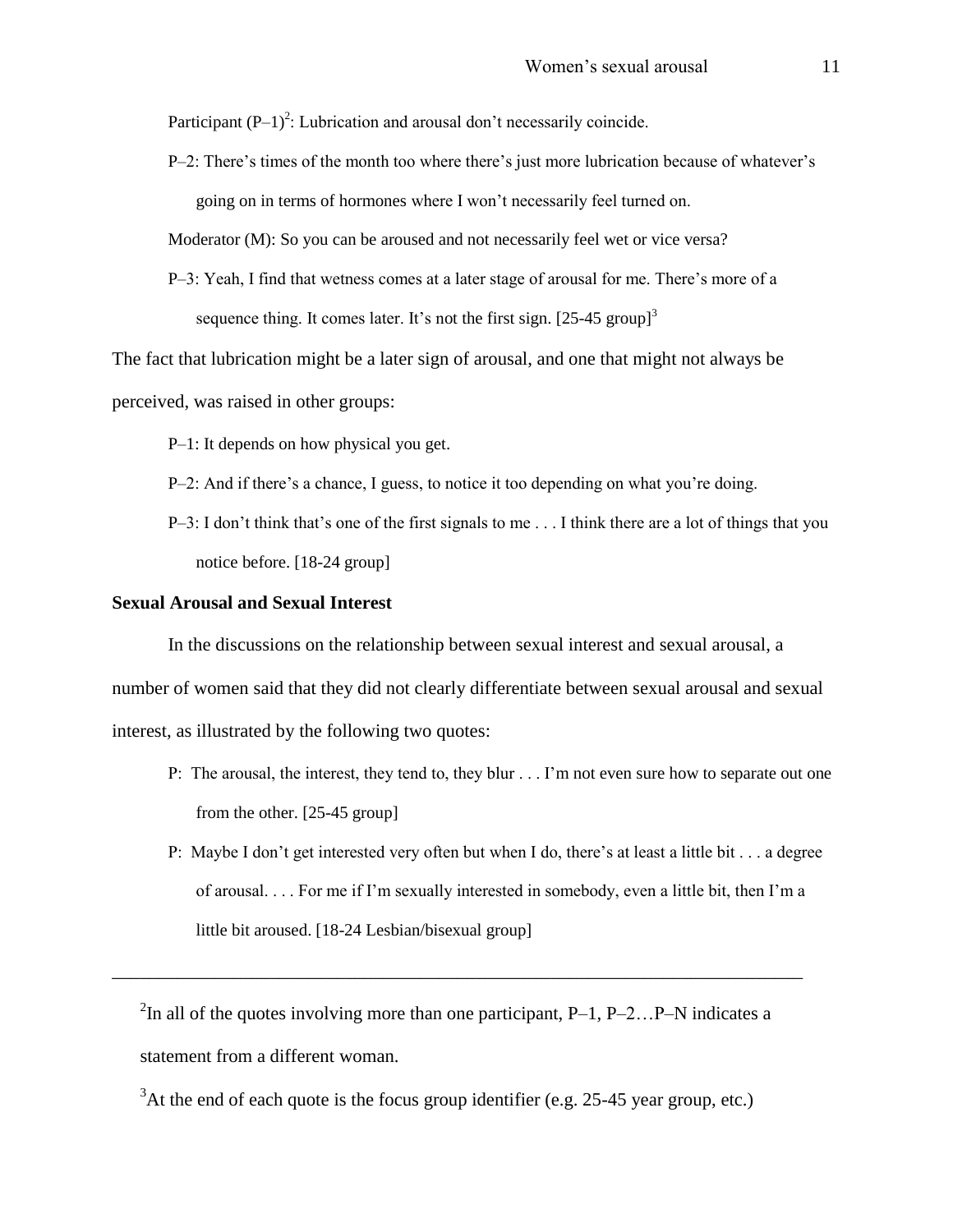In terms of temporal sequence, interest was perceived as sometimes preceding arousal, and sometimes following it, as described by these two women:

- P–1: I tend to think of arousal as more physical and interest more thoughtful and I don"t think one like absolutely comes before the other.
- P–2: For me, it can be either way actually. Some thought may come to my mind which arouses me or I may feel aroused and then . . . it"s hard to explain it. I may feel aroused and have an interest in pursuing it. I think that's what I'm trying to say. It's either way to me. [25-45] group]

Other women talked about sexual arousal occurring without any experience of sexual interest:

P-1: I think there can be arousal without interest at all. You can be like, I don't know, riding on a tractor or something.

P–2: You could be ovulating. [18-24 Lesbian/bisexual group]

#### **Factors that Enhance or Inhibit Arousal**

Factors that affected SE and SI (see questions 2c) were classified into eight broad categories. Each of these categories contained a number of sub-categories (for a list of the coding categories, see Appendix). It is important to note that many of the factors in our coding scheme were cited as "inhibitors" by some women and as "enhancers" by others or as both by the same woman, depending on the specific situation being described. For example, negative mood states, such as anxiety, were reported by some women as reducing their ability to become aroused and by others as increasing it. Similarly, the possibility of being seen or heard while having sex was described as arousing by some women, but as inhibiting by others. In addition to individual variability, women also noted that context and timing were important in this regard; for example, a particular style of approach by a partner might increase their arousal only if the partner was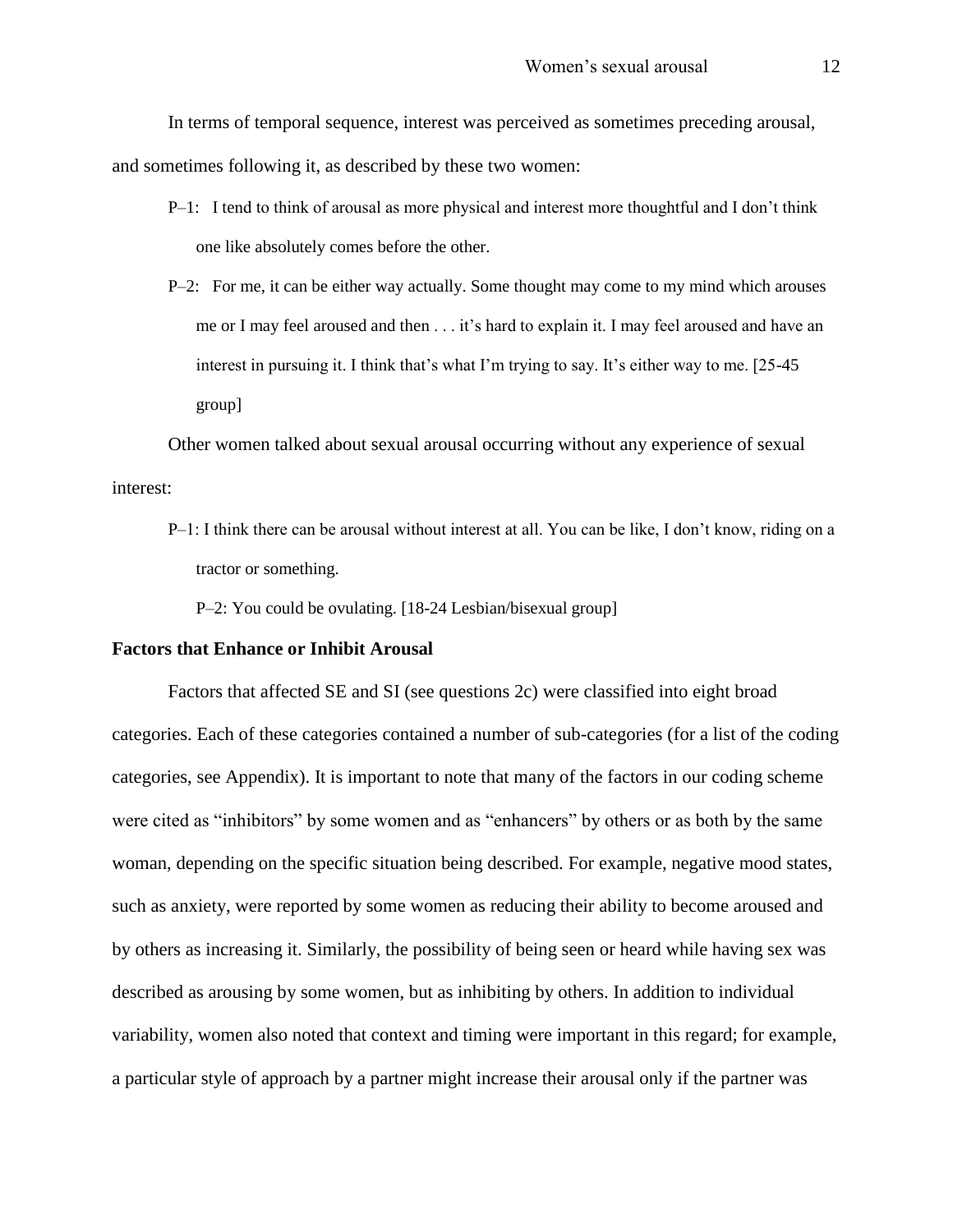someone they trusted, rather than a stranger, or a partner in whom they lacked trust. Factors or situations were also seen as having variable effects on sexual arousal depending on whether they occurred in the context of a committed or long-term relationship vs. a casual relationship or a one-night stand.

Although the themes that emerged varied across groups, particularly different age groups, certain themes were raised in all of the groups. These consistent themes included: feelings about one"s body; negative consequences of sexual activity (e.g., concern about reputation, pregnancy); feeling desired and accepted by a sexual partner; feeling "used" by a sexual partner; and negative mood.

#### **Feelings about One's Body**

Feeling comfortable and positive about one"s body was frequently mentioned as a factor that would facilitate sexual arousal. Statements such as this one were typical:

P: If I am feeling good about myself, I mean some days I feel like I"m really okay. My hair is just right and everything is working and it's much easier for me to feel aroused when I'm feeling really comfortable with myself . . . it's not as easy to feel aroused when I'm not feeling good about myself and my body. [25-45 group]

Women also discussed feeling confident and having a positive self-image as enhancers of arousal:

 $P-1$ : If I'm feeling unattractive, like if I've gained weight or something you know . . . but if I've lost 5 pounds . . . I'm just like wanting to take my clothes off a lot . . .

P–2: Yeah, positive self-image is definitely an enhancer. [25-45 group]

The importance of a partner accepting one's body was also raised:

P–1: Yeah, people accepting me and my body is crucial.

P–2: If somebody told me that I had too big a butt or big thighs, I"d be like "sorry". [18-24 group]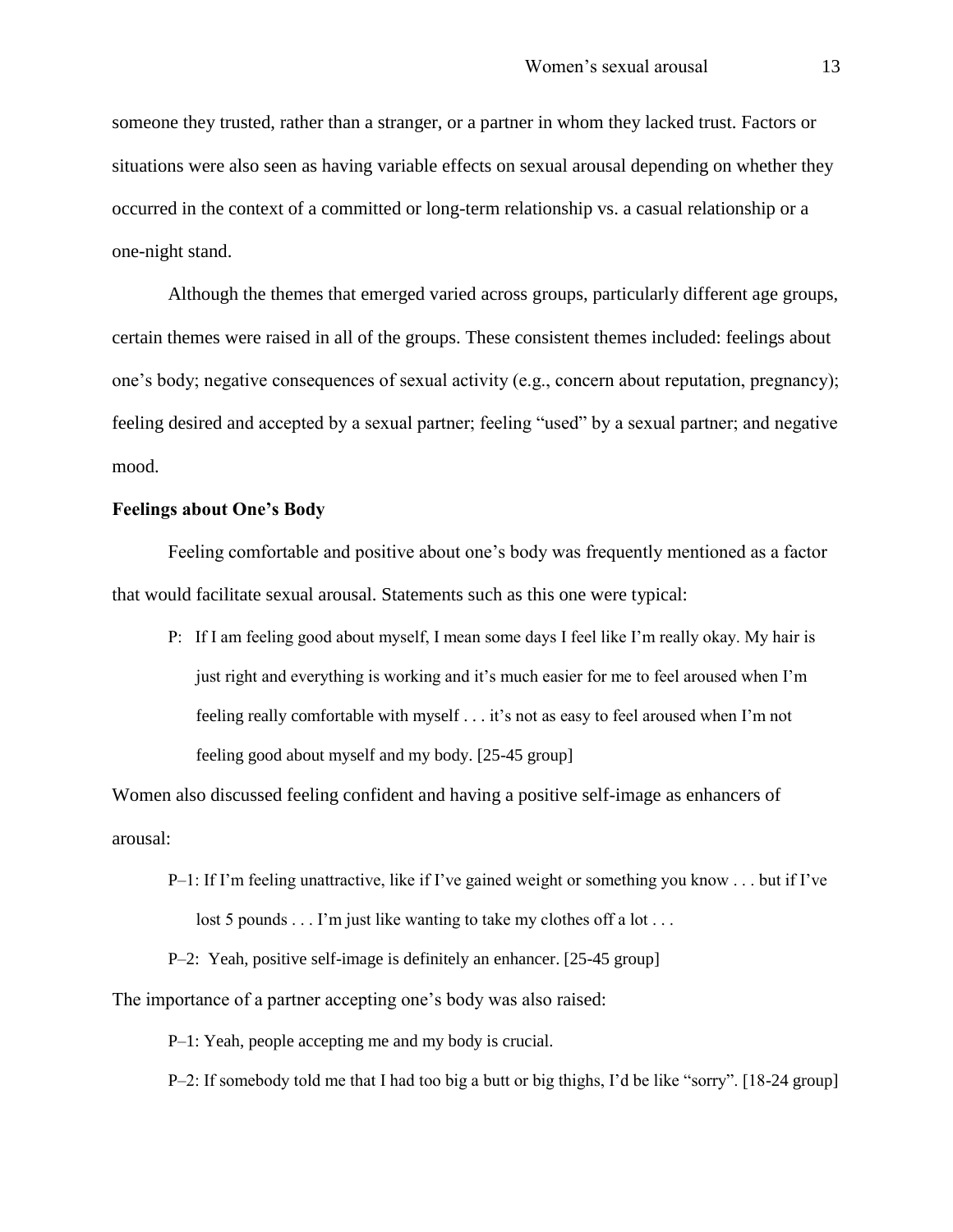- P: It"s important to me to be comfortable with my body and for the other person to be comfortable with their body and for them to be comfortable with my body. [25-45 group]
- P–1: Or your partner telling you you're heavy.
- P–2: Right, big turn-off.
- P–3: Or just feeling not accepted in any way by your partner . . .[46+ group]

#### **Concern about Reputation**

Many women, particularly in the younger age groups, said that concern about reputation had a negative impact on their sexual arousal:

- P–1: He's really cocky and thinks he can get anyone and like I don't want to fall for it. There's so many consequences that we have to deal with like getting pregnant and things you just don"t want to go through.
- P–2: Not to mention the whole school would know, well, not in college, but like in high school, the whole school would know about it in a day and it"d just be like . . . and then you regret doing it. [18-24 group]

Women talked about a "double standard," with fear about damaging one's reputation as something that only women had to worry about. One participant voiced concerns about performance and the double standard:

P: Being single and you know, wanting to be sexual with another person and thinking "okay, am I going to be too much?" or "am I going to be not enough?" or "what are they going to think of me because I"m doing these things?" and you know, my thinking doesn"t go there with him. It's not like, "Oh, is he a whore because he knows how to do this or that?" I'm pretty much more grateful that he knows but when it comes to me, there is this concern about, you know, being good or whatever that means. [25-45 group]

The following statement describes feelings of ambivalence: wanting to be openly sexual but at the same time, being concerned about being labeled a "slut":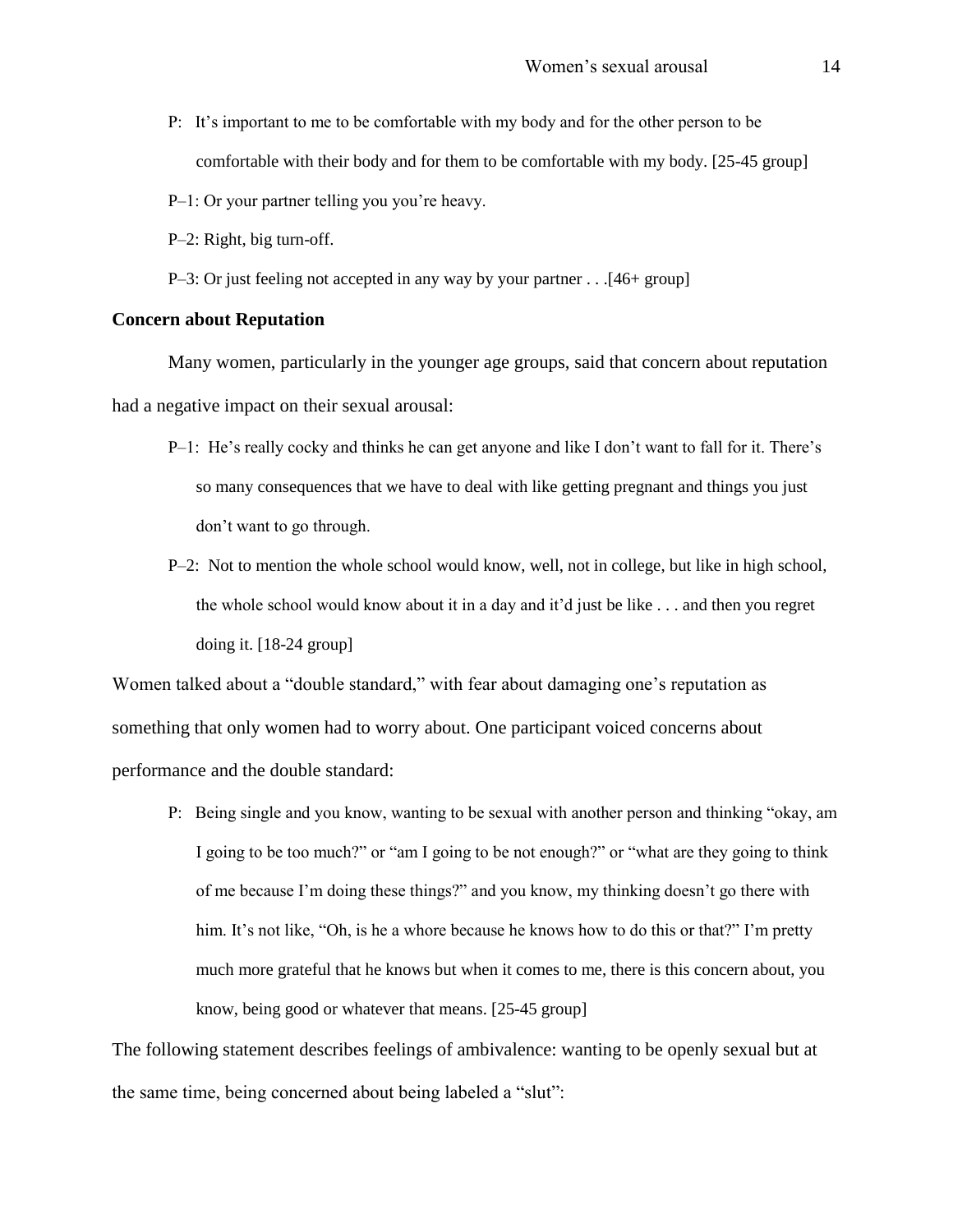P: I think that like if you go out . . . and you"re really conservative and you don"t do all that kind of stuff and then you see a girl who is not like that and who is out, you know, having sex with all these men and having fun. It"s almost like you hate her but you want to be her at the same time. You sit there and you're thinking, "she's a slut, I can't believe she's doing that." At the same time, it's like "whoa, she's getting lots of attention." [18-24 group]

There were also some women who described feeling *more* sexually aroused in situations where they felt that they were being "bad" by giving in to their sexual desire:

P: One thing that turns me on is sometimes just being bad, doing things I know I shouldn't do... Sometimes just being able to just do what you want and give in and not care what society or anybody's thinking, that's exciting to me because you . . . can't be thinking about what your friends would say if they knew or what your mom would think of you. [African-American group]

#### **"Putting on the Brakes"**

One of the recurrent themes in the younger age groups was that many women felt the need to "put on the brakes" to stop themselves from being aroused. Women talked about knowing that they *would* be aroused in a given situation but not allowing themselves to "go there," for a wide range of reasons, including being in a current relationship, concerns about reputation, lack of trust/safety issues, the person being an "inappropriate" partner, and concerns about pregnancy. Women discussed this as being something that was their responsibility, rather than that of their male partners:

P: There's the typical whether or not to put on the brakes. It depends on who you're with, you know, but you always have to make the decision because you know that the guy"s not going to make that decision. It's my job.  $[18-24 \text{ group}]$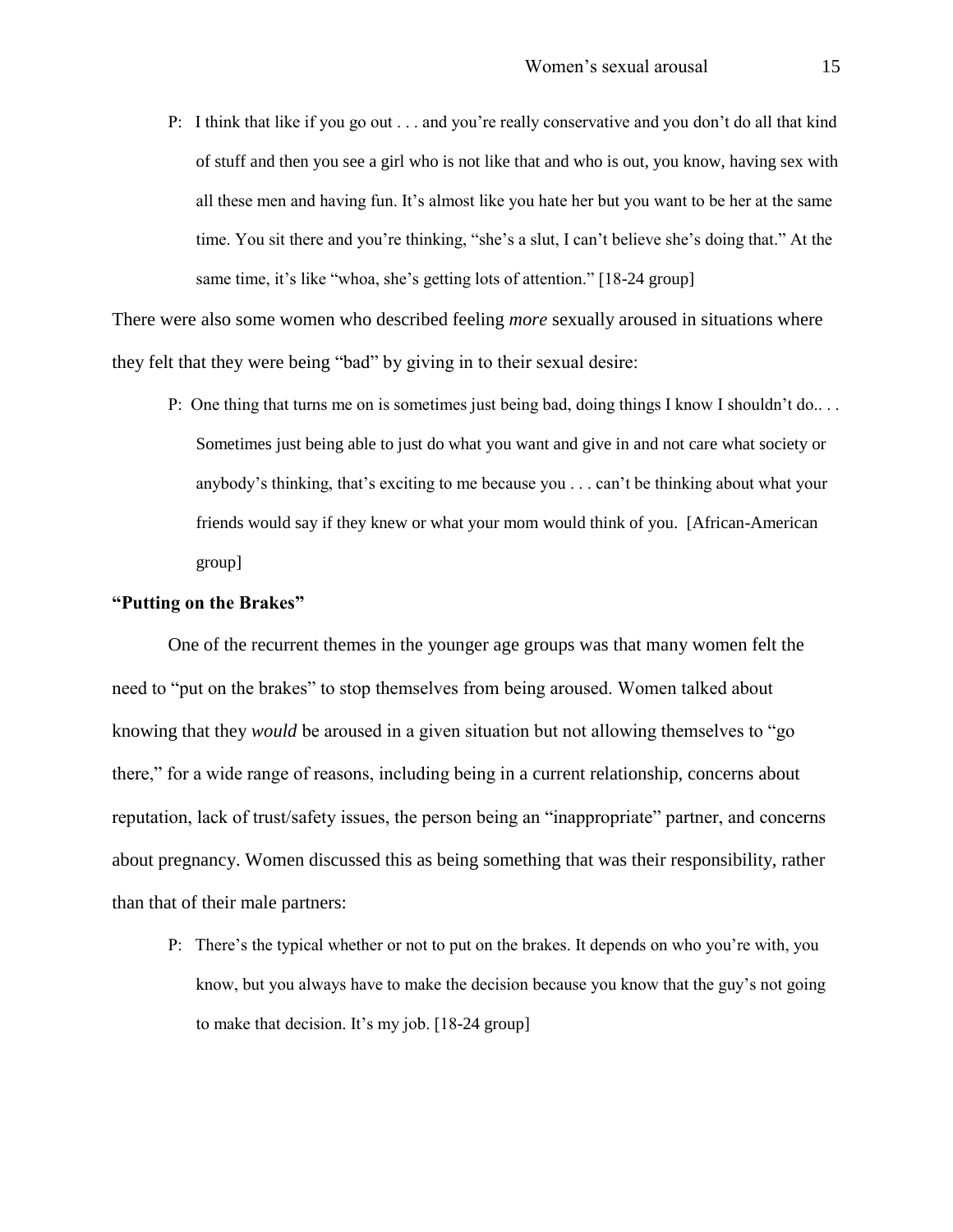Women in the younger groups also talked about the ease with which they could switch on and off their arousal:

- P: There's so much control . . . it's like you can almost [say] "yeah, I'm interested but no, maybe not, and then you completely forget about it if it's not really that interesting to you. It's almost like you can turn it off and on if you want to. [18-24 group]
- P-1: ... with girls I think it's like you might have some inclinations and then you're like, "wait" a minute, you can"t do that," you"re in a relationship or that guy"s a loser . . . and all of a sudden you just [think] "okay, fine, forget it, I can't. That's a bad idea," and just walk away from it. It"s a lot easier for a girl to walk away from a situation.
- P–2: You can just shut it off like you said. [18-24 group]

#### **Unwanted Pregnancy/Contraception**

Fears about unwanted pregnancy were described as having a very negative impact on sexual arousal, particularly if one"s partner did not share these concerns:

P: Unwanted pregnancy is a big turn off and if you"re with a partner who seems unconcerned about that, then it really feels like a danger. It feels like a hazard, you know, I mean more than just if you"re with a steady partner and you"re both concerned about it. [46+ group]

Women also discussed how a partner's shared concern about contraception could serve to buffer potential negative effects on their ability to feel aroused:

P: Contraceptives are definitely at least a . . . barrier to arousal at times. The more that my partner is comfortable with the use of whatever we"re using, that really helps . . . and it"s less of a barrier. [25-45 group]

## **Feeling Desired vs. Feeling Used by Partner**

Women identified feeling "desired" or appreciated by a partner as something that was very arousing: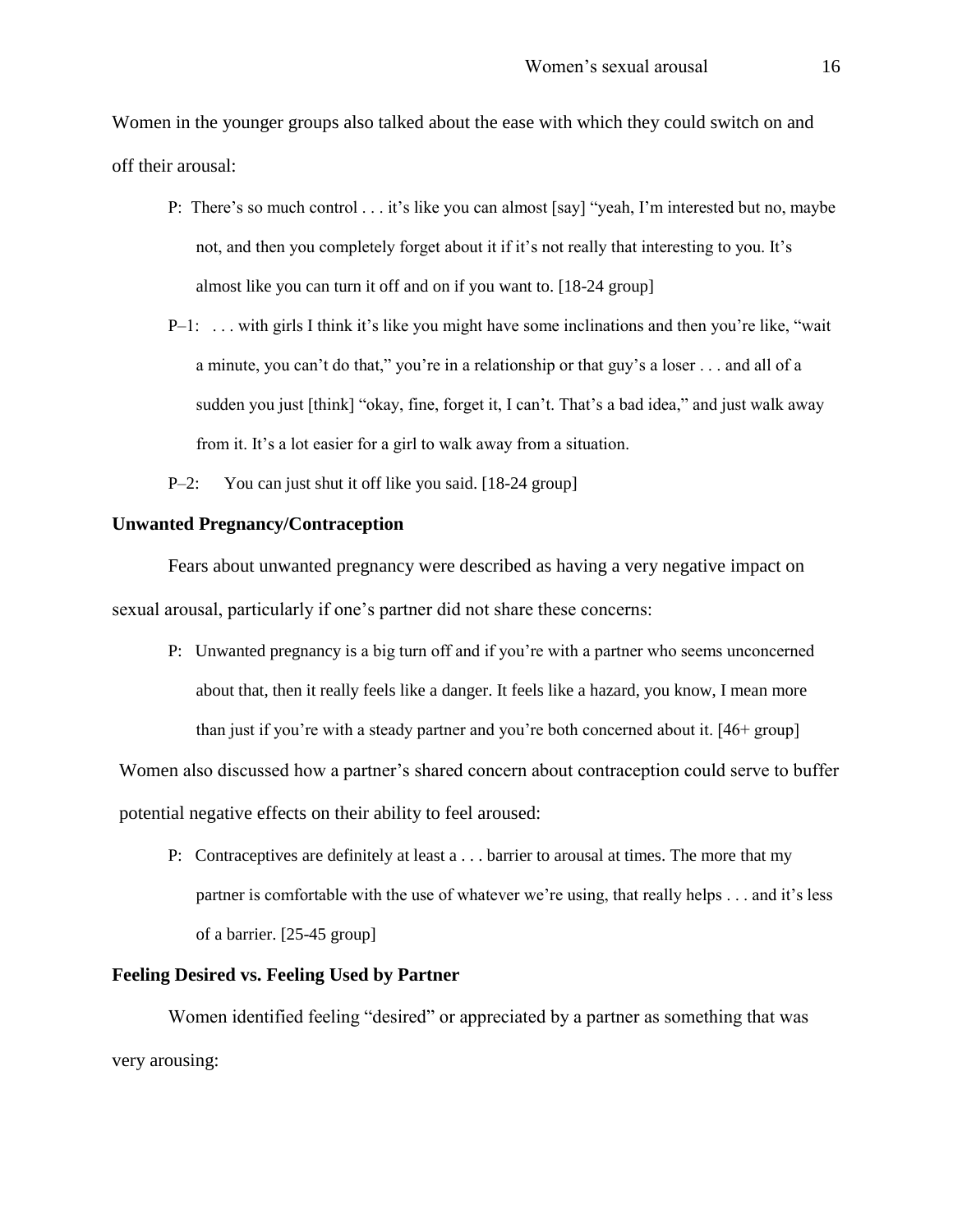- P: It is very arousing to me to have someone verbally and physically appreciate my body. [25-45 group]
- P: I like it when they caress not only like your body parts that get sexually aroused but just like your arms and because it feels like he"s encompassing you and appreciating your whole body. [African-American group]

Many women talked about how their arousal was increased with partners who seemed particularly interested in them as individual women, rather than someone that they just wanted to have sex with; as this woman described:

P: When they're attracted to you and it's like they just have to touch you and can't do enough for you. [25-45 group]

This situation was contrasted with that of feeling used by a partner, which was described as a powerful turn-off:

P: I experienced too many times waking up facing away from him and ah, I"m not trying to be graphic, but just rubbing himself on me as though I could have just been any tree in the forest . . . that would not only kill any ability that I could have ever found in the morning to be aroused but ah . . . probably for days. There"s a difference between caressing and using someone like that. [25-45 group]

#### **Feeling "Accepted" by Partner**

As well as feeling desired, a recurrent theme was the importance of feeling "accepted" by a partner; for example, a partner who was accepting of one"s responses during sexual activity could facilitate arousal:

P: If I have permission to make sound, that is much more arousing. Listening to my partner"s sound and my sound and having the permission is much more arousing than feeling like you got to contain that sound. [46+ group]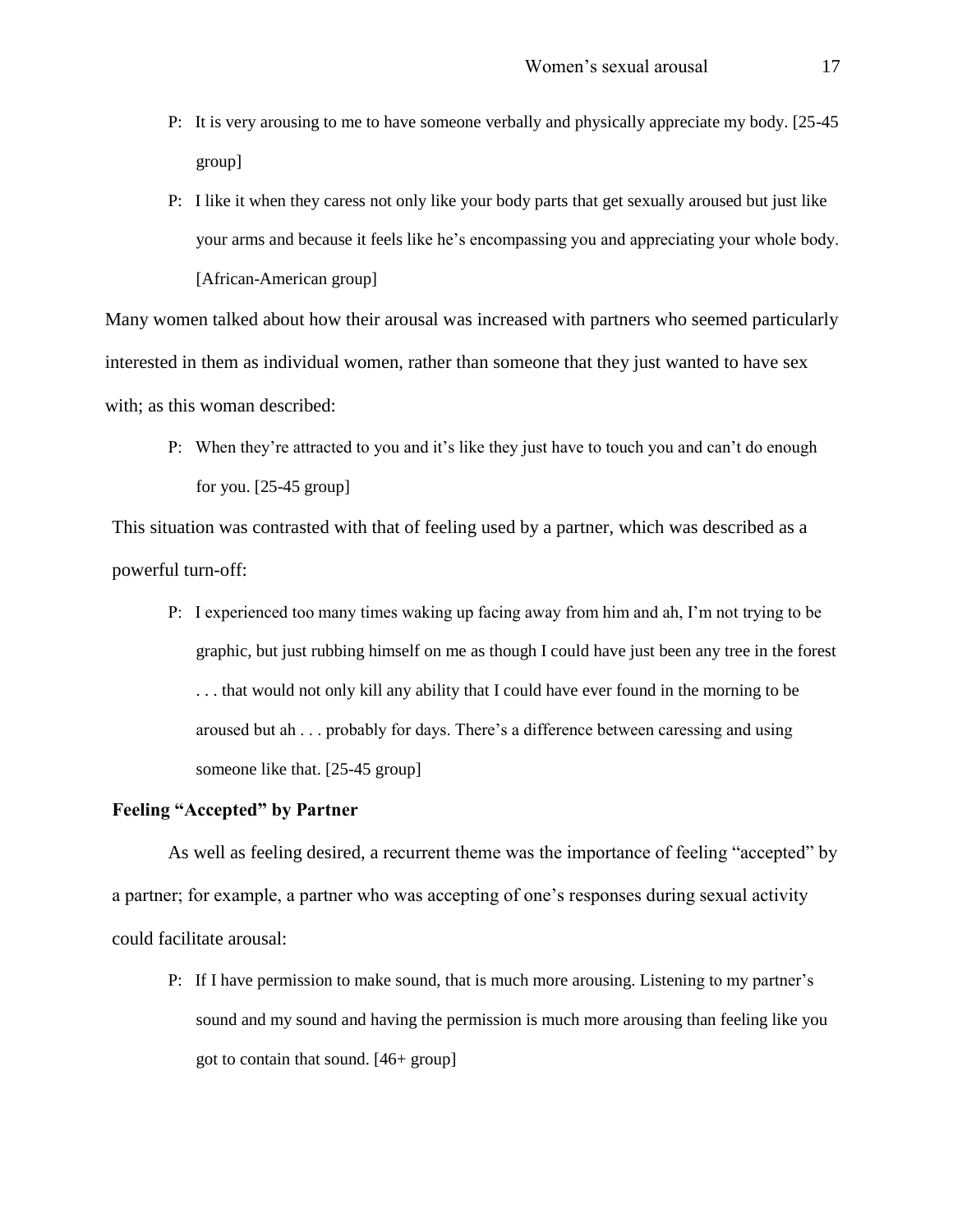The converse of this was feeling inhibited sexually when a partner did not approve of a woman"s sexual response, as this woman expressed:

P: Even with my second husband, and we were together 16 years, he was not accepting of my sexual responses. . . . I make a lot of noise or [with] my favorite way to orgasm, he felt left out.... That was just the beginning of just really shutting down.  $[46 + \text{group}]$ 

Women also discussed the importance of a partner feeling comfortable with their sexual past, as this interaction demonstrates:

P–1: I can"t imagine being turned on by someone who would be morally condemning my past. That would be a big turn-off.

P–2: It would preclude a relationship. [25-45 group]

More general criticism by a partner was also said to have a negative effect on sexual arousal:

- P-1: ... guys being cruel and saying, ah, any criticism or something negative, that's just a huge turn-off.
- P–2: So, criticism of you . . .

P–3: Yeah.

P–4: It doesn"t even have to be . . . like even if it"s something that happened earlier that day. [25- 45 group]

#### **Style of Approach/Initiation and Timing**

Women described various styles of approach/initiation as potential turn-ons or turn-offs but the importance to their own arousal of how a partner approached them was a key theme:

P: I want to say his "game" . . . you know, how the man approached you, how did he get me to talk to him longer than like, five minutes? How did he get me to be interested in him and the ways he went about it. [African-American group]

Being "surprised" or "overpowered" by a partner was described as arousing by a number of women: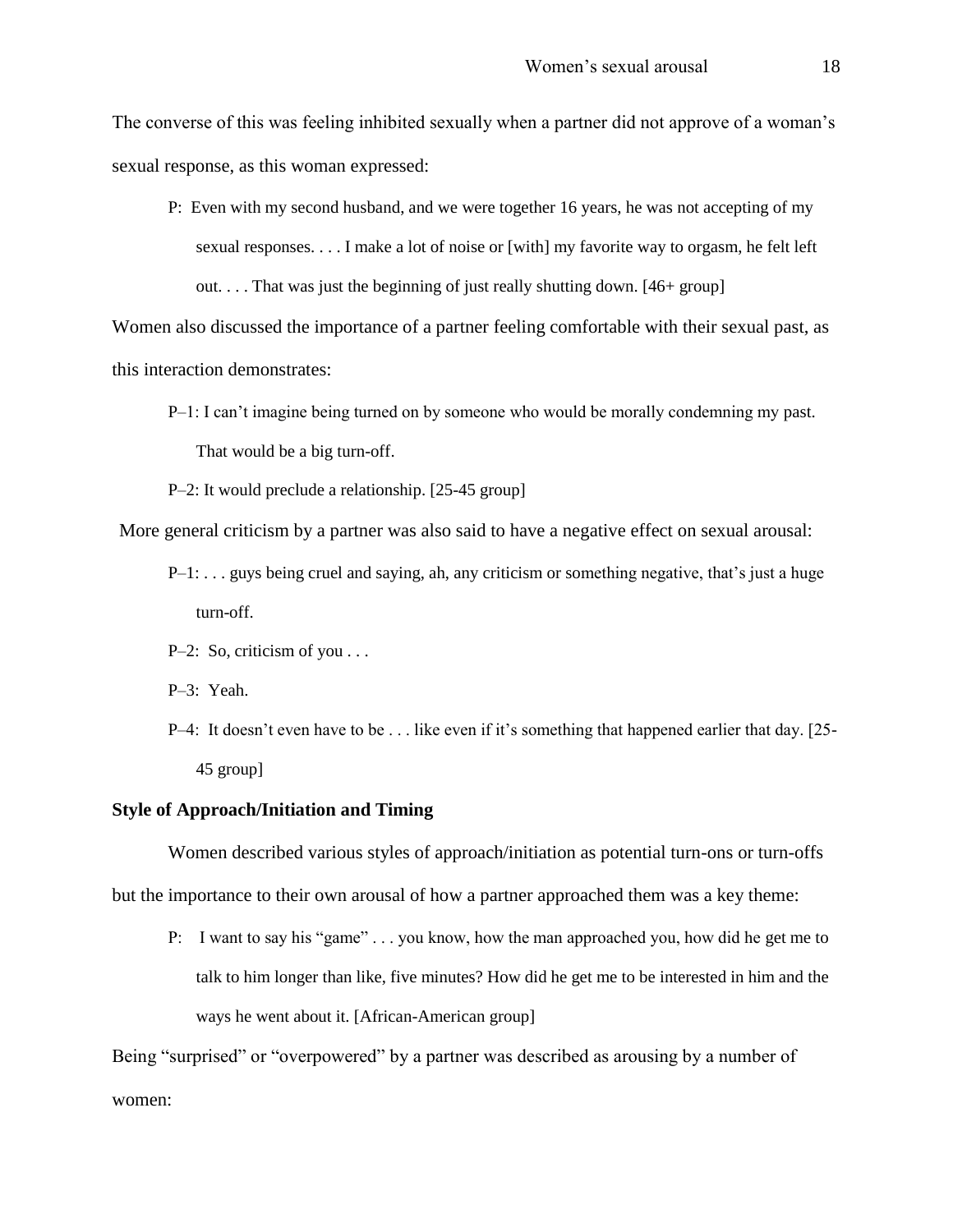- P-1: It could be because I was raised Catholic and everybody jokes to me, comes up behind me, you know "I"m not responsible" then, and he comes up behind me and puts his arms around my waist and it's like, well "it's not my fault." If they're going to take me from behind, it's not my fault.
- P–2: I"m not Catholic and that is *very* sexually arousing.
- P–3: I totally agree. [46+ group]

A potential turn-off was a partner who was too "polite" or who asked for sex:

P: If somebody asked me to do something. I hate that. Like, "will you go down on me?" and stuff and like blatantly ask me . . . It will eventually get there, they don"t have to ask me, but like the asking is . . . the biggest turn-off ever. [18-24 group]

Although being able to communicate about sex with a partner was often seen as positive,

particularly in the older age groups, a partner verbally "asking" for sex was widely regarded as a turn-off:

- P-1: My husband, as long as we've met . . . he's just a very polite young man and he just would, you know, while we are in the throes of sexual passion, he would just say "May I have sex?" or something like that, and I wish [he] wouldn"t ask. That"s a turn-off.
- P–2: It"s like, just do it.
- P-3: Even now . . . he'll say something like . . . "Well, tonight can we have sex?" or something like that, and I'm like "Why don't you just come and you know, kiss me and like that."
- P–4: Make love to me.
- P–5: Exactly.
- P–6: Seduce me.
- P–7: Don"t make me say okay.
- P–8: It's not something that's a turn-on. [25-45 group]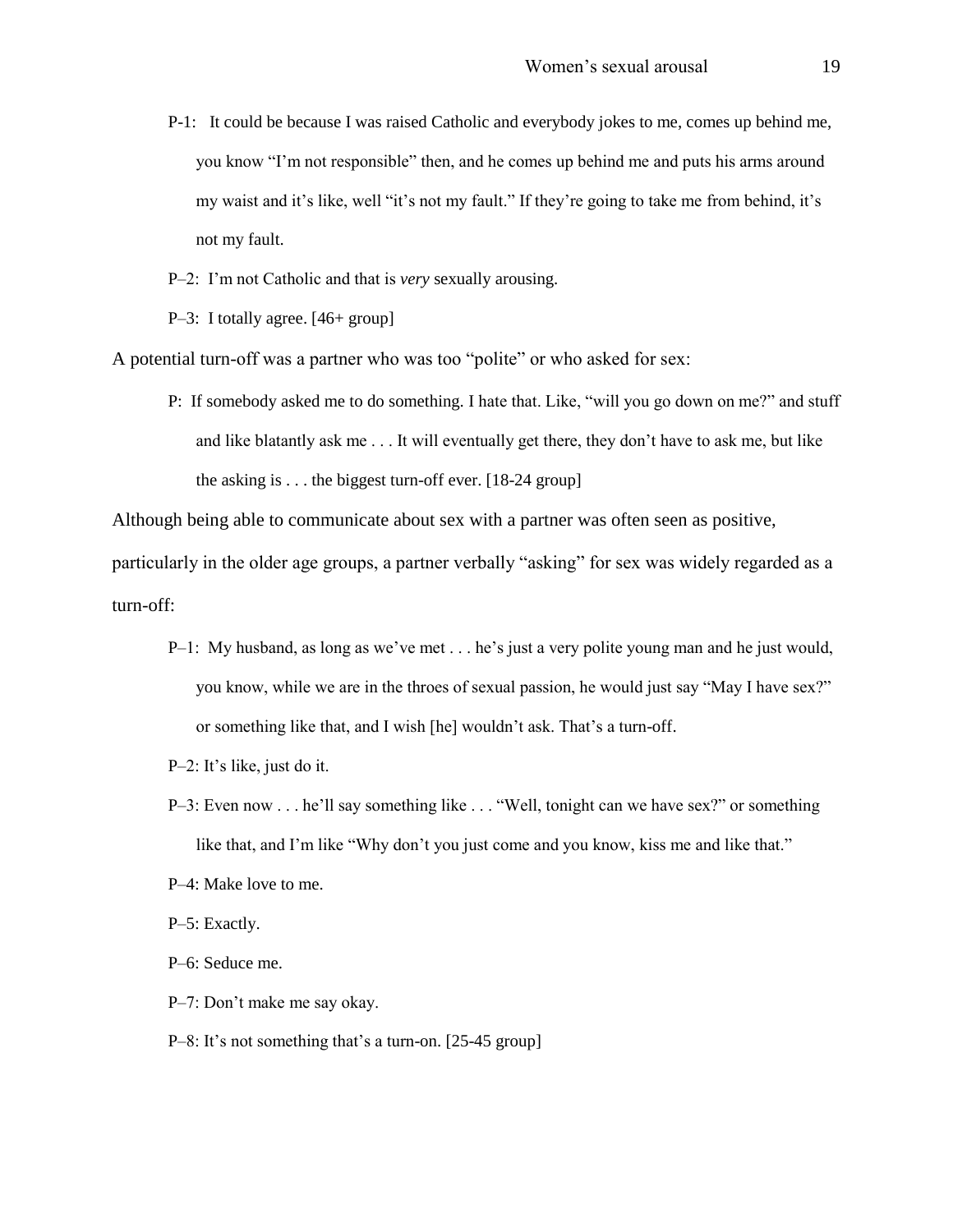Many women mentioned that they were less aroused when partners did not spend long enough on foreplay, were not enthusiastic during sexual interaction, or were not attentive to their sexual needs. In particular, making genital contact too fast, or what some of the younger participants described as the "head push," was frequently mentioned as a turn-off:

 $P-1$ : When they grab, that turns me off. Yeah, I mean if they sort of grab for bits of you . . .

P–2: Well, they gotta know what they"re doing.

P–3: Yeah.

P–4: I get really turned off if people make genital contact too fast.

P–5: Yeah.

P–6: It's like they don't climb the mountain first?

P–7: Right . . . it's very disappointing, you know . . . it's like, let's build this up, let's really enhance it. [25-45 group]

In addition to making genital contact too quickly, sexual activity that ended quickly because a partner ejaculated was also brought up:

P–1: Sometimes they get this like stare and their tongue is kind of half out and, you know, and you"re like "Whoa, are you there?" The next thing you know, they"re done.

P–2: Yeah, and they don"t want to do anything, they just kind of roll over. [18-24 group]

In contrast, the opposite situation was described where women became more aroused by partners

who took time and were attentive to their needs:

P: I"m a lot slower than my husband in terms of reaching arousal and if he takes the time and gives . . . and you know, goes that slow, that"s very arousing to me where if I feel I have to go fast to keep up  $\ldots$  it's the exact opposite response. [25-45 group]

A related theme was the issue of reciprocity during sexual interaction:

 $P-1$ : Something that really puts the brakes on for me is if I can detect that the person that I'm having intercourse with is in it more for himself and it's not a fair balance. Like if I feel like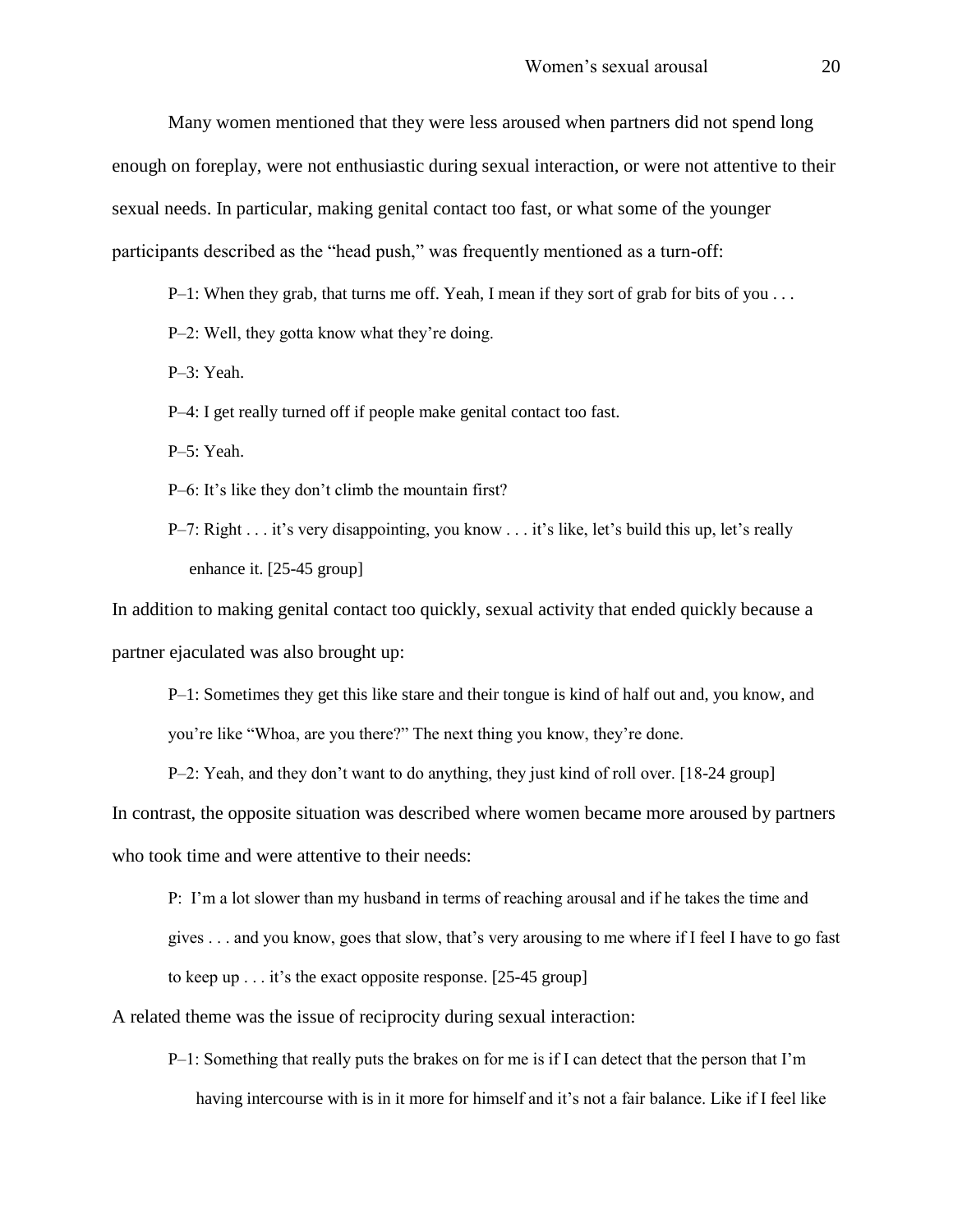he"s the one receiving more and I"m not getting an equal amount of pleasure then that just halts everything. Like if I perform oral and I want it too and he says "No, I don't want to do that."

P–2: That"s interesting because . . . I definitely feel happy just performing oral sex and feeling like I'm giving that and that makes me feel really good and he can give it another way.

P–3: But he is giving it to you in a different way so you"re still kind of balancing.

P–4: Yeah, you're right. [25-45 group]

As another participant commented:

- P–1: I felt . . . we started out sort of mutually initiating our sexual encounter and then I felt like I was doing all of the giving and it wasn't being reciprocated.
- P–2: The physical giving?
- P–3: Yes. And I was really put off and just got very angry and it was over. Get out of here, buddy. Hit the road. [25-45 group]

#### **Negative Mood**

Discussions about the effects of negative mood on sexual arousal suggested that the relationship between mood and sexuality is complex. Effects varied as a function of the particular mood (e.g., anxiety, depression, or anger), as well as the reasons for the negative mood, and other contextual factors. A number of participants talked about experiencing heightened arousal when anxious or stressed:

P–1: Frustration can lead to, you know, enhanced arousal.

P–2: Actually, sex is the greatest stress relief so I"d much rather attack somebody when I"m stressed out. [25-45 group]

Some women made a distinction between being less interested in sex with a partner, but being more likely to masturbate, when they were feeling anxious: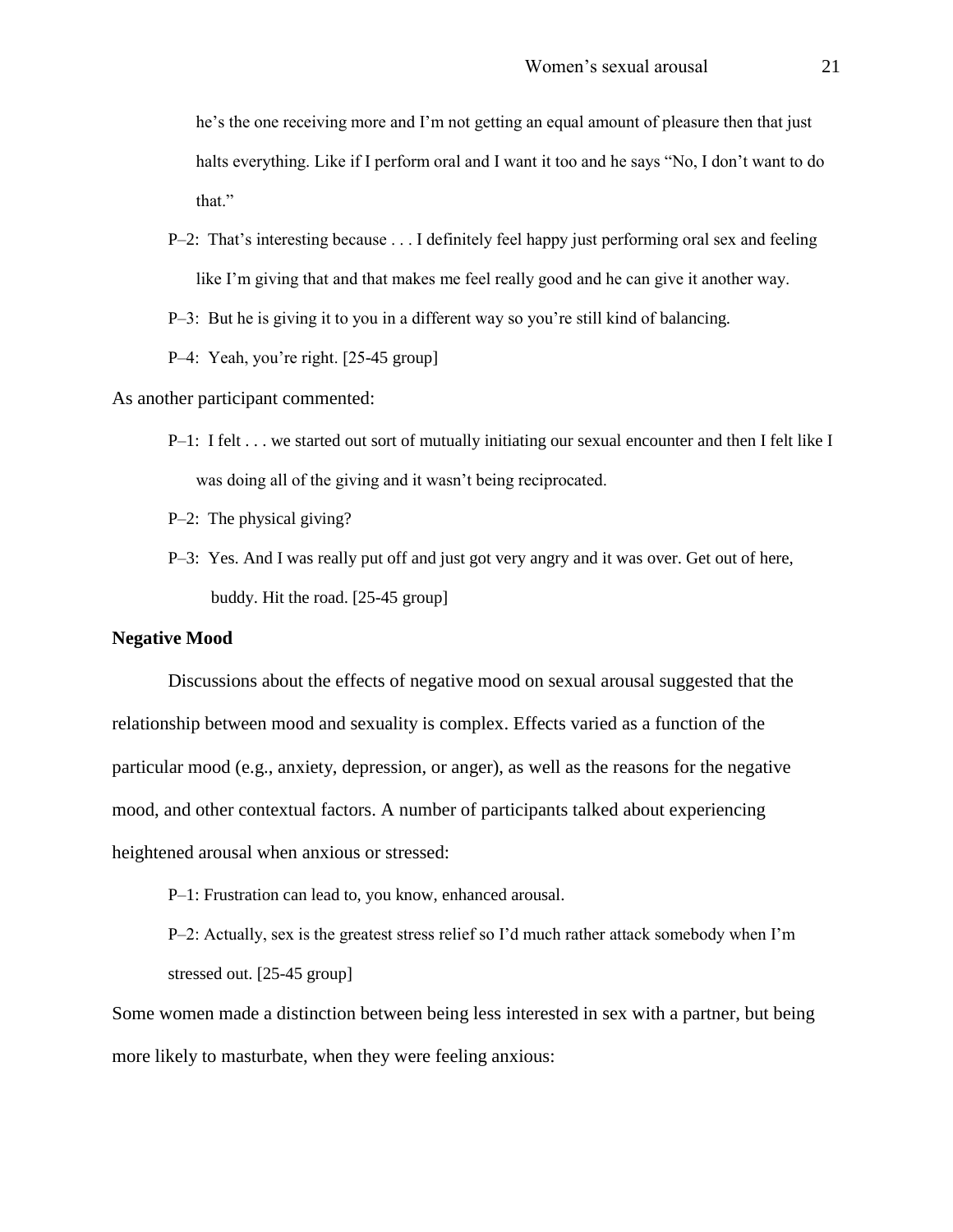$P-1$ : When feeling really anxious, I would probably not be at all interested in sex, but ... conceivably interested in masturbation just as a distraction, as a relaxant, but not wanting to have to think about someone else and take care of their needs too.

P–2: Yeah, I agree with that. [25-45 group]

Depression and anger were more often described as having a negative effect on sexuality.

P: If you"re very upset with your intended sexual partner, if you"re very upset with him about something, there's no way that you are going to be aroused. [46+ group]

Women talked about wanting physical affection but not sex when they were feeling depressed; however, there were also women who talked about negative mood having little effect on their sexual arousal:

P: I'm about to go to sleep and I realize you're laying next to me, then the arousal comes no matter if I was angry or I was happy before I got in the bed. … If I"m already initially attracted to you and we already have that type of relationship and we lay down next to each other, it"s just something about that person lying next to me, that arousal will come instantly no matter what mood I"m in. [African-American group]

#### **DISCUSSION**

Three general topics related to women's sexual arousal were explored using focus groups: (1) cues to sexual arousal; (2) the distinction/overlap of sexual interest and sexual arousal; and (3) factors related to excitation and inhibition of sexual arousal. These findings add support for the use of focus group methodology to obtain information on sensitive topics (Seal et al., 1998; Wilkinson, 1999). Our experience was that women expressed a wide range of thoughts and opinions during the group discussions and also reported that the experience was both positive and educational. Clearly, our sample was self-selected and thus likely comprised of women who felt comfortable discussing sexuality. These limitations apply to most research on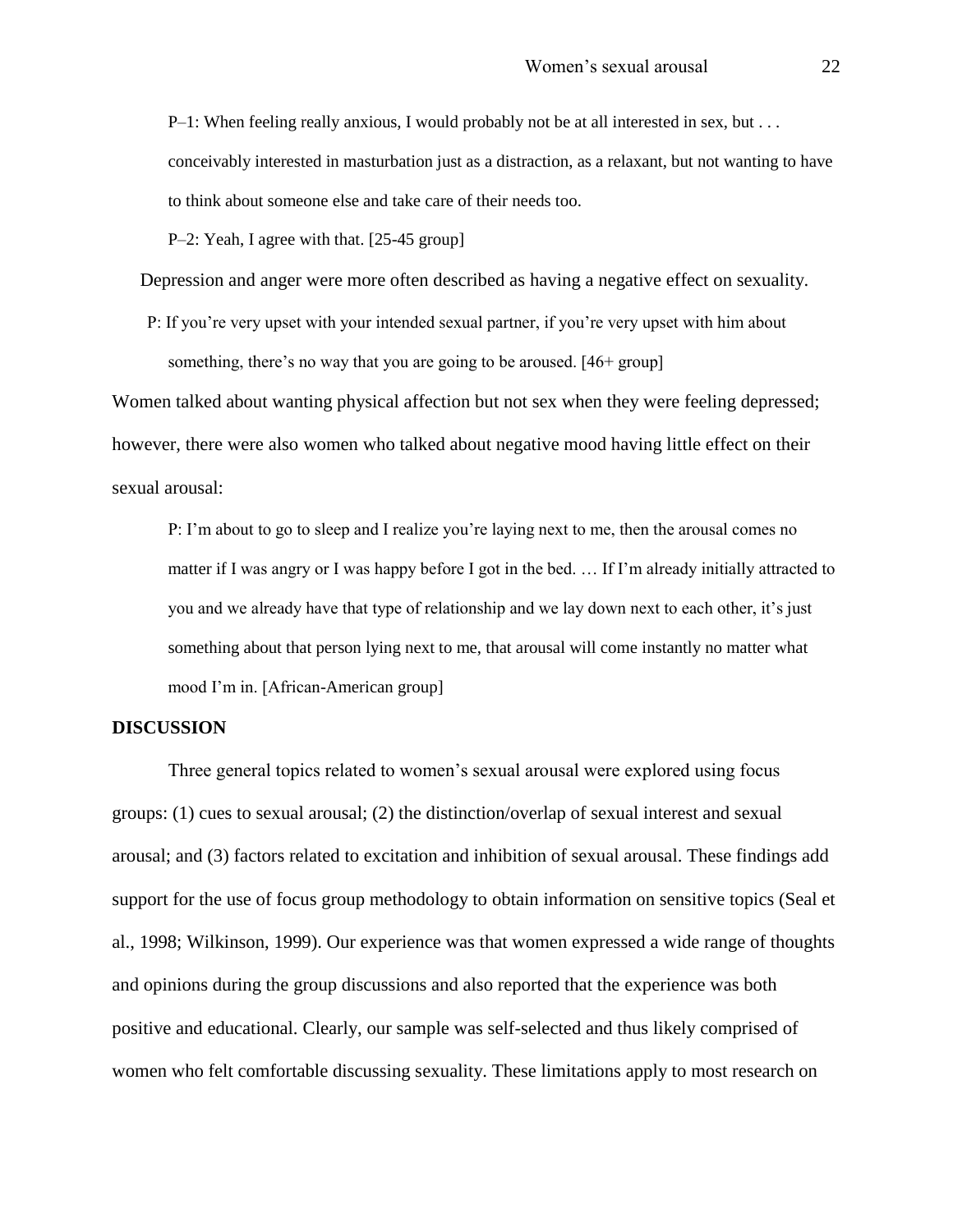sexuality and other sensitive topics. A strength of the study is that such qualitative data give voice to women"s views on the process of sexual arousal that can help inform future research and clinical work.

Arousal has traditionally been considered synonymous with lubrication (Bartlik  $\&$ Goldberg, 2000), and the current DSM-IV definition of Female Sexual Arousal Disorder is the lack of "an adequate lubrication-swelling response of sexual excitement" (American Psychiatric Association, 2000). Our data on how women "recognize" that they are sexually aroused support the view that a wide range of physical (both genital and non-genital), psychological, and behavioral changes characterize women"s sexual arousal (Basson, 2002). Lubrication is only one of the physiological changes that women experience when they are sexually aroused, and not a necessary condition for women to report that they are sexually aroused. Other researchers have acknowledged the importance of "subjective excitement" in addition to genital or other somatic responses (Basson, 2002; Everaerd, Laan, Both, & Van der Velde, 2000). Interestingly, however, the importance of *non*-genital somatic changes to women"s experience of sexual arousal has been little studied. In contrast, there is a large body of research on the relation between genital response and subjective arousal (Everaerd et al., 2000), showing lower concordance between genital response and subjective reports of arousal in women, compared with men. It is possible that women"s ratings of arousal are more influenced by their state of general arousal, rather than genital response. An early study by Levi (1969), which compared urinary adrenaline and noradrenaline excretion in men and women after exposure to erotic films, is consistent with this possibility. Catecholamine changes in women, but not in men, were positively and significantly correlated with changes in self-reported sexual arousal.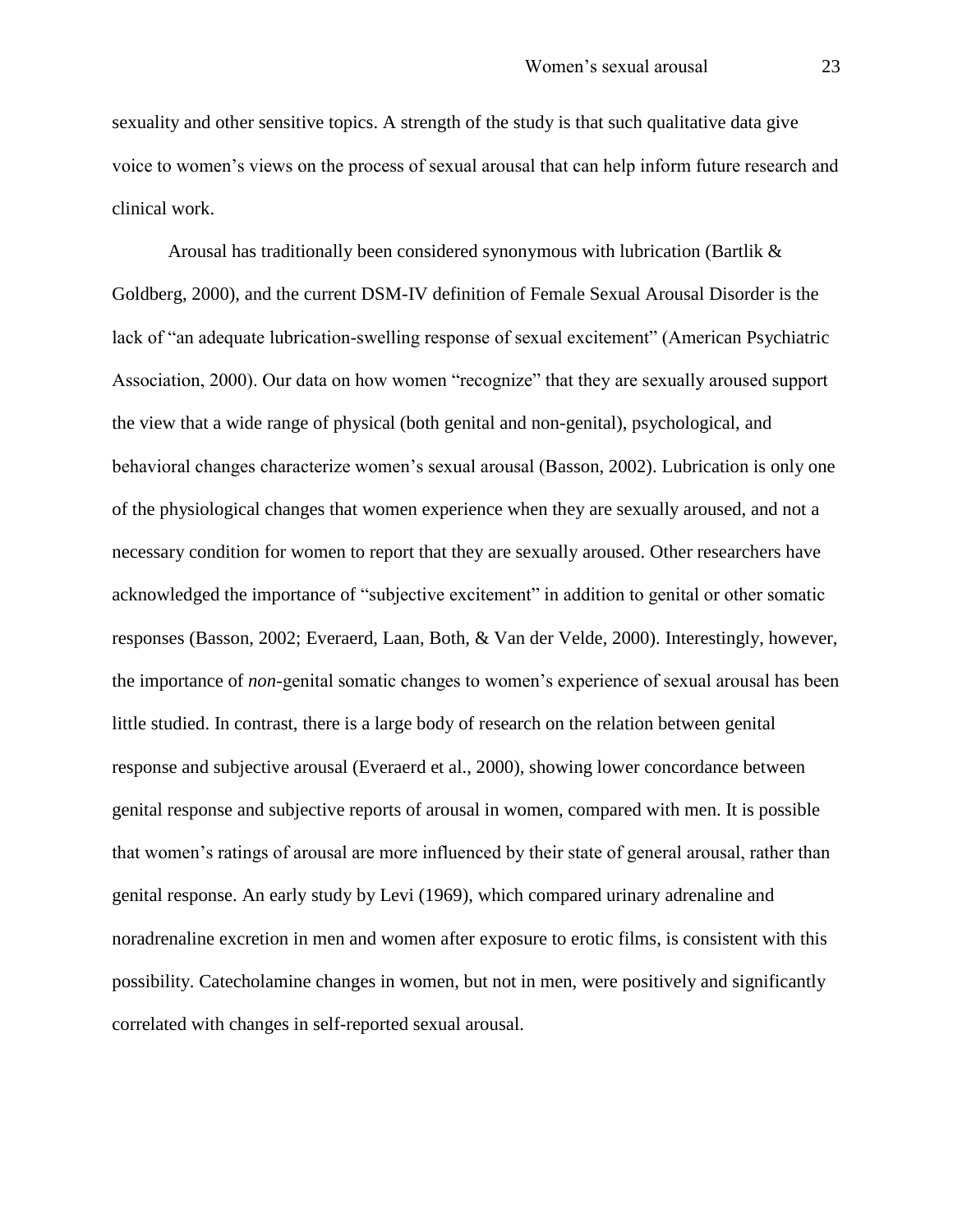Consistent with previous studies (Ellison, 2000; Frank, Anderson, & Rubenstein, 1978; The Working Group for a New View of Women"s Sexual Problems, 2001), our qualitative data support the observation that women do not usually separate sexual "interest" from "arousal." Beck and Bozman (1991), in a study of college-aged males and females, suggested that nonprofessionals do not draw the same distinction between sexual desire and arousal as researchers do. Beck and Bozman also reported significant correlations between desire and arousal, which led them to suggest that sexual desire and arousal may be "two facets of the same process within the sexual response" (p. 454). In contrast with males, studies of clinical samples of women have also reported a considerable overlap between the dimensions of sexual desire and arousal in women (Rosen et al., 2000). Some researchers have theorized that sexual "desire" may reflect early arousal processes (Everaerd et al., 2000). Yet, desire and arousal continue to be defined, and studied, as independent constructs, perhaps primarily to maintain current diagnostic classification of separate arousal and desire disorders (Rosen et al., 2000).

We designed the study to explore the concepts of SE and SI, with the goal of the qualitative data guiding the development of a questionnaire to assess a woman"s tendency to respond with SE/SI. We were concerned that the existing questionnaire (SIS/SES) (Janssen et al., 2002a), developed for use with men, might not adequately assess factors relevant to women. A broad range of themes emerged in the focus groups, only a subset of which are presented in detail in this paper. Our data support the ideas put forward by The Working Group for a New View of Women"s Sexual Problems (2001). Inhibition often arises from relational and sociocultural factors as well as physical and psychological problems. Many of the themes reflected factors that may be of particular relevance to women, and ones that are not well represented in the current SIS/SES scales. For example, the second SIS/SES factor, SIS2 (labeled "threat of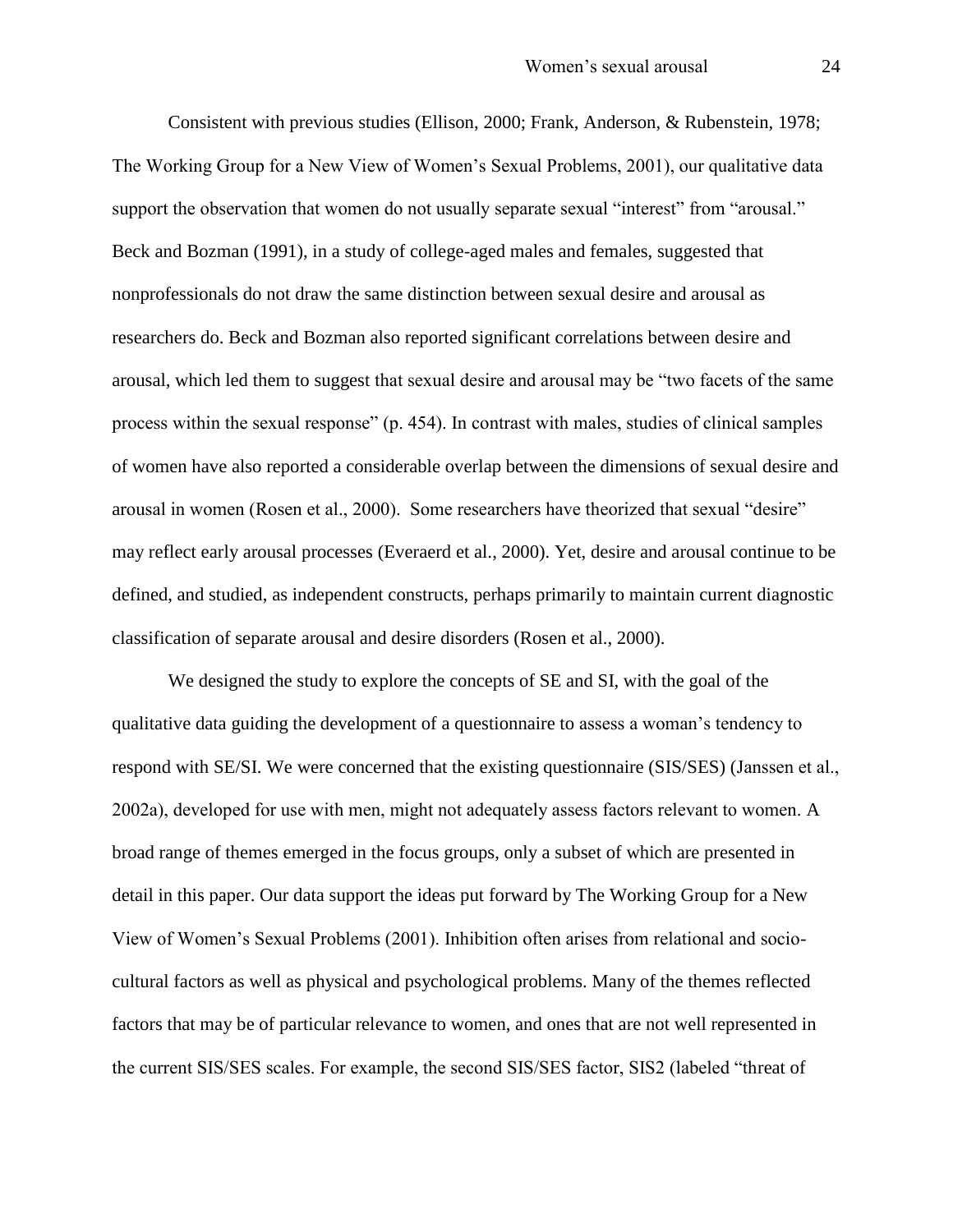performance consequences"), has 11 items that mainly relate to *external* threats, such as the possibility of pregnancy or sexually transmitted disease. There are no items that cover threats that arise from the sexual relationship or partner behavior (Janssen et al., 2002a). Yet, many women in our study cited concerns such as being used, criticized, or rejected by partners as important inhibitors of their arousal.

We were not surprised that some of our factors (e.g., anxiety) were cited as "inhibitors" by some women and as "enhancers" by others. Regarding questionnaire development, it is important that the response categories and item wording allow for the fact that a given situation e.g., the possibility of being seen or heard while having sex can be a strong "turn-on" for some women, and a definite "turn-off" for others. Whether SE and SI are best conceptualized as orthogonal vs. bipolar factors remains to be established. Our findings do suggest that the concepts of sexual inhibition and excitation were meaningful and "made sense" to women. Also, research using the male-based SIS/SES questionnaire, with both male and female samples, has found factors relating to SE and SI to be relatively independent (Janssen et al., 2002a).

Research with adolescents (Fine, 1988; Tolman, 2002) has provided evidence of teenage girls" need to avoid becoming sexually aroused in situations where the "costs" are too high. Our qualitative data suggest that this is something that may be important beyond adolescence. Many women in the younger 18-24 groups talked about the need to stop themselves from becoming aroused, or to "put on the brakes," because of concerns about reputation, lack of trust in partner, safety issues, etc. Younger women also seemed more likely to cite partner-related themes as important influences on their sexual arousal. For example, grooming, dress, and personality were frequent topics of discussion in the younger age groups, whereas themes in our "self" category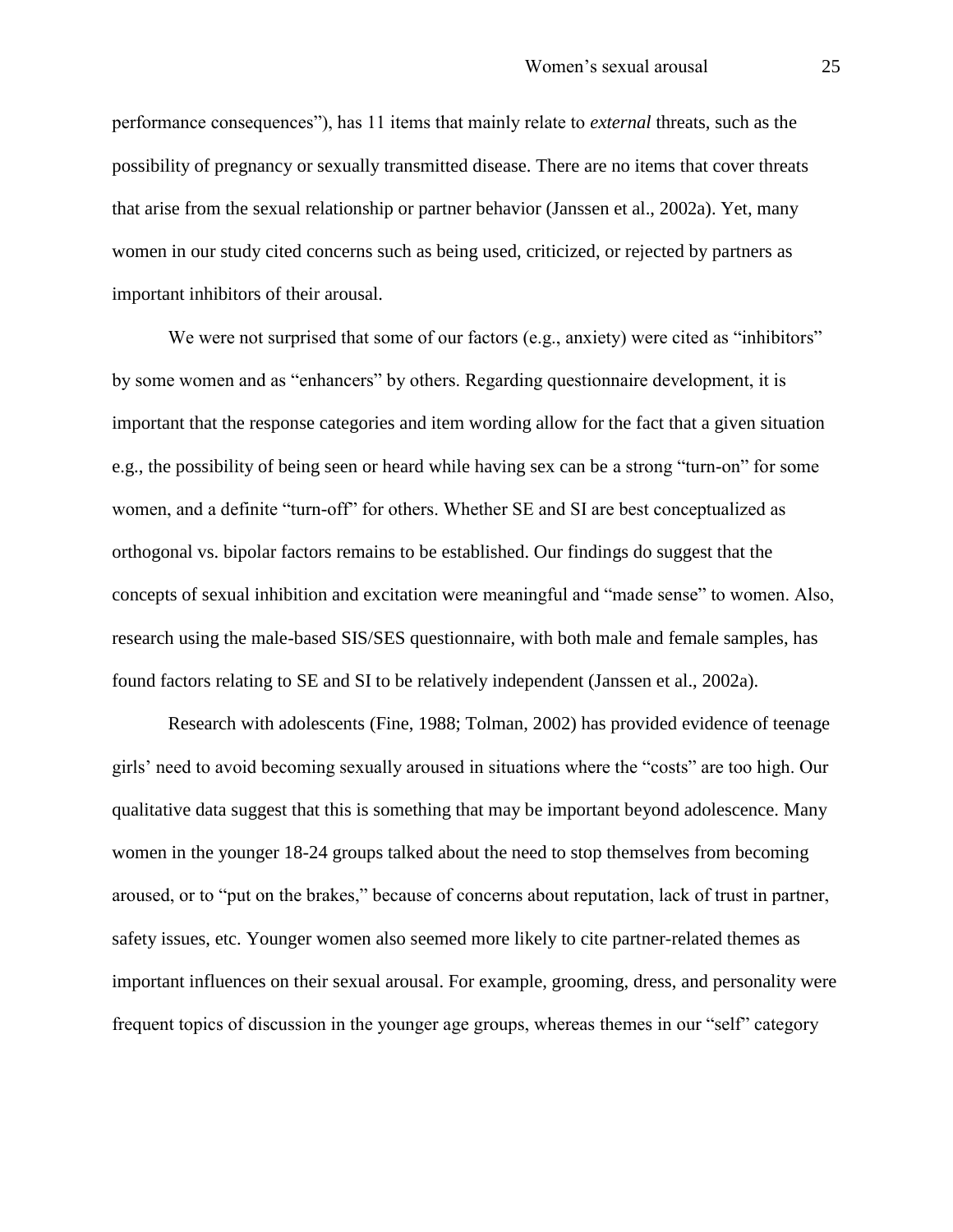(e.g. mood, physical state) were more often raised in the older groups. Research on developmental changes and gender differences in factors affecting SE and SI is warranted.

Although the primary purpose of our study was to gather data that would inform questionnaire development, qualitative data such as these can also be useful in generating hypotheses for further study as well as informing our concepts of sexual arousal processes. Our data support a growing concern that current models of sexual arousal and dysfunction may be too genitally focused, make distinctions between interest and arousal that do not reflect the experiences of many women, and minimize the numerous factors that can affect arousal. In conclusion, we would agree with Heiman (2001), who argued for "systematically gathered phenomenological data" on women"s experiences of sexual desire and sexual arousal.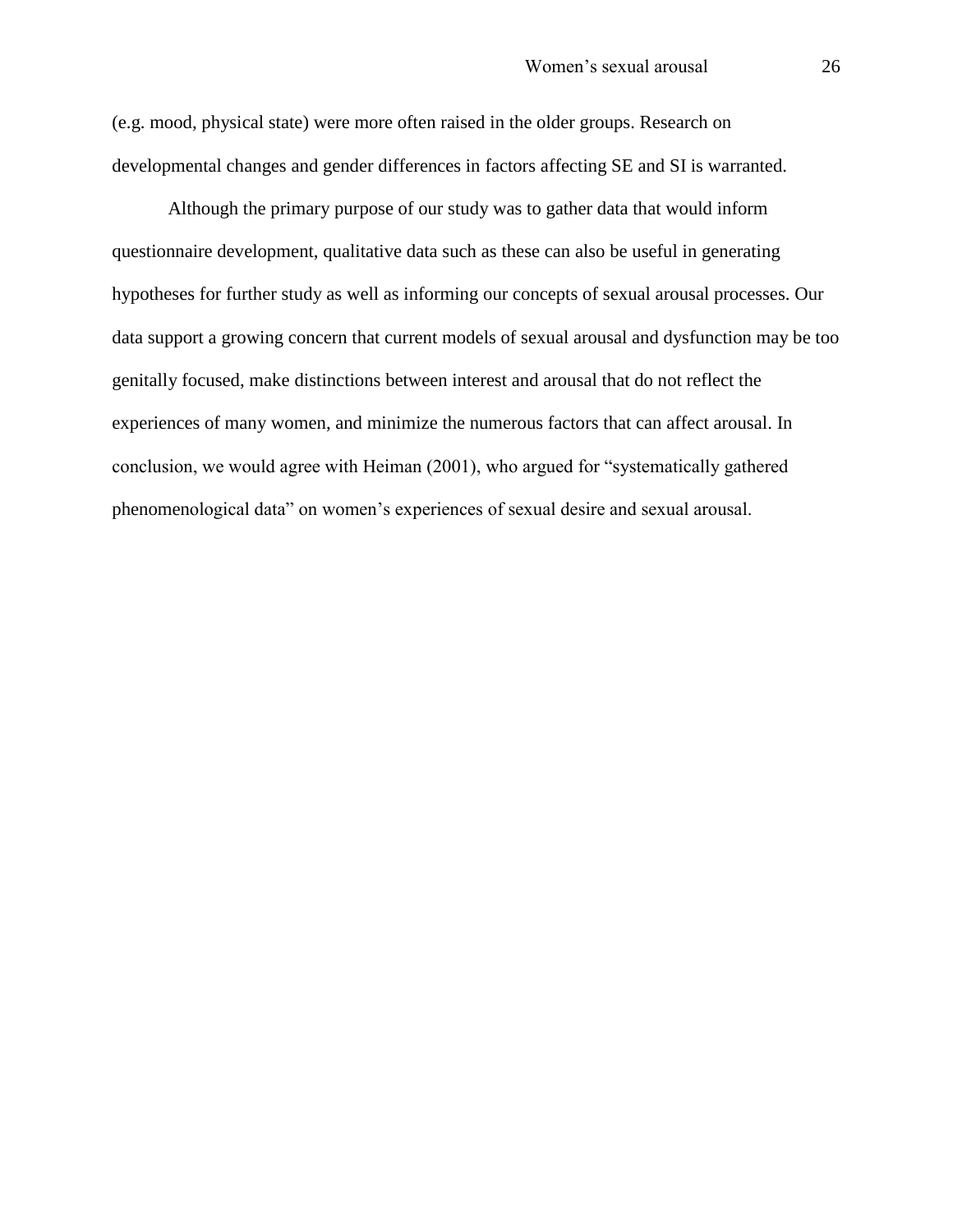## **ACKNOWLEDGMENTS**

This research was funded (in part) by a grant from the Lilly Centre for Women"s Health. We thank Leah Davis, Carol McCord, Sarah Upchurch, and Kari Burns for help with moderating the focus groups, and Danielle Wiser for assistance with data analysis.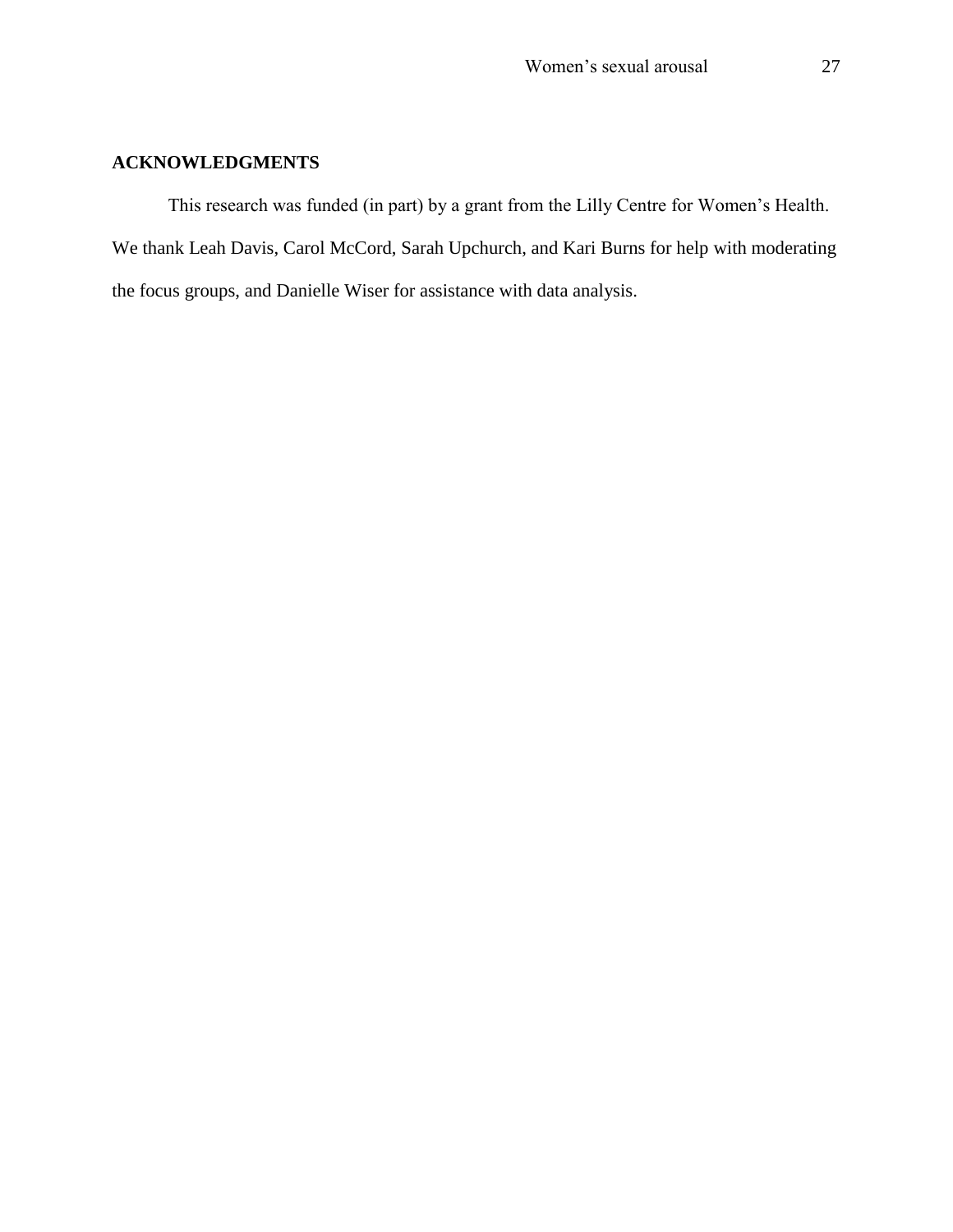#### **REFERENCES**

- American Psychiatric Association. (1980). *Diagnostic and statistical manual of mental disorders* (3rd ed.). Washington, DC: Author.
- American Psychiatric Association. (2000*). Diagnostic and statistical manual of mental disorders* (4th ed., text rev.). Washington, DC: Author.
- Bancroft, J. (1999). Central inhibition of sexual response in the male: A theoretical perspective. *Neuroscience & Biobehavioral Reviews, 23,* 763-784.
- Bancroft, J., & Janssen, E. (2000). The dual control model of male sexual response: A theoretical approach to centrally mediated erectile dysfunction. *Neuroscience and Biobehavioral Reviews*, *24*, 571-579.
- Bancroft, J., & Janssen, E. (2001). Psychogenic erectile dysfunction in the era of pharmacotherapy: A theoretical approach. In J. Mulcahy (Ed.), *Male sexual function: A guide to clinical management* (pp. 79-89). Totowa, NJ: Humana.
- Bancroft, J., Janssen, E., Strong, D., Carnes, L., & Long J. S. (2003). Sexual risk taking in gay men: The relevance of sexual arousability, mood, and sensation seeking. *Archives of Sexual Behavior, 32.* 555-572.
- Bancroft, J., Janssen, E, Carnes, L, Strong, D. A., Goodrich, D., & Long, J. S. (in press). Sexual risk taking in young heterosexual men: The relevance of personality factors. *Journal of Sex Research*.
- Bartlik, B., & Goldberg, J. (2000). Female sexual arousal disorder. In S. R. Leiblum & R. C. Rosen, (Eds). *Principles and practice of sex therapy*, (3rd ed., pp. 85-117). New York: Guilford Press.

Basson, R. (2002). Are our definitions of women's desire, arousal and sexual pain disorder too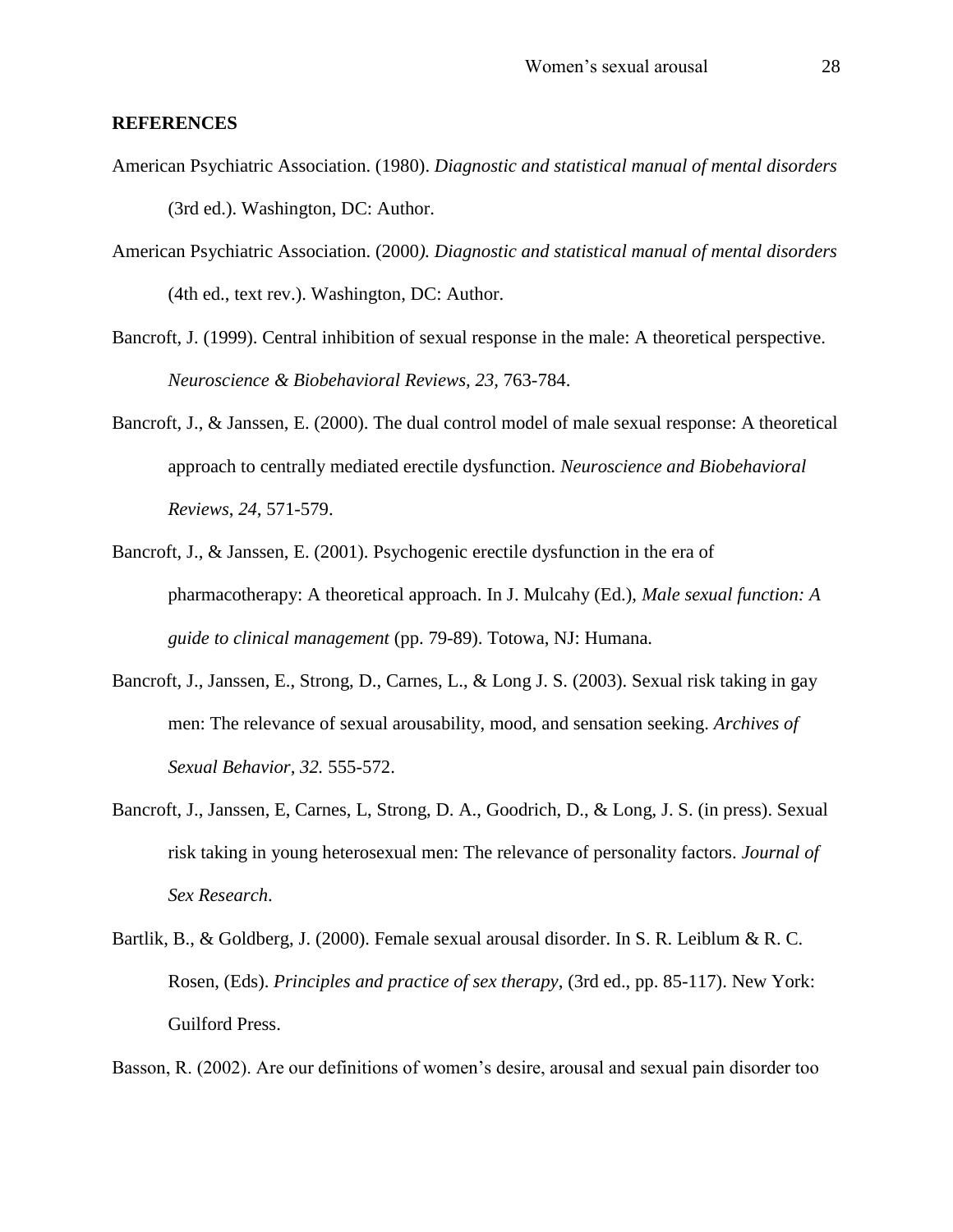broad and our definition of orgasmic disorder too narrow? *Journal of Sex and Marital Therapy*, *28*, 289-300.

- Beck, J. G. (1994). Hypoactive sexual desire disorder: An overview*. Journal of Consulting and Clinical Psychology*, *63*, 919-927.
- Beck, J. G., Bozman, A. W., & Qualtrough, T. (1991). The experience of sexual desire: Psychological correlates in a college sample. *Journal of Sex Research, 28*, 443-456.
- Bjorklund, D. F., & Kipp, K. (1996). Parental investment theory and gender differences in the evolution of inhibition mechanisms. *Psychological Bulletin*, *120*,163-188.
- Byers, P.Y., Zeller, R. A., & Byers, B. D. (2001). Focus group methods. In M. W. Wiederman & B. E. Whitley (Eds.), *Handbook for conducting research on human sexuality* (pp. 173- 194). Belmont, CA: Wadsworth.
- Carpenter, D. L., Janssen, E., & Graham, C. A. (2003). *Gender differences in the factor structure of the Sexual Excitation/Sexual Inhibition Scales (SIS/SES)*. (Manuscript in preparation).

Ellison, C. (2000). *Women's sexualities*. Oakland, CA: New Harbinger.

- Fine, M. (1988). Sexuality, schooling, and adolescent females: The missing discourse of desire. *Harvard Educational Review*, *29*, 501-536.
- Frank, E., Anderson, C., & Rubenstein, D. (1978). Frequency of sexual dysfunction in "normal" couples. *New England Journal of Medicine*, *299*, 111-115.
- Everaerd, W., Laan, E., Both, S., & van der Velde, J. (2000). Female sexuality. In L. Szuchman & F. Muscarella (Eds.), *Psychological perspectives on human sexuality* (pp. 108-122). New York: Wiley.
- Heiman, J. R. (2001). Sexual desire in human relationships. In W. Everaerd, E. Laan, & S. Both. (Eds.), *Sexual appetite, desire and motivation: Energetics of the sexual system* (pp. 117-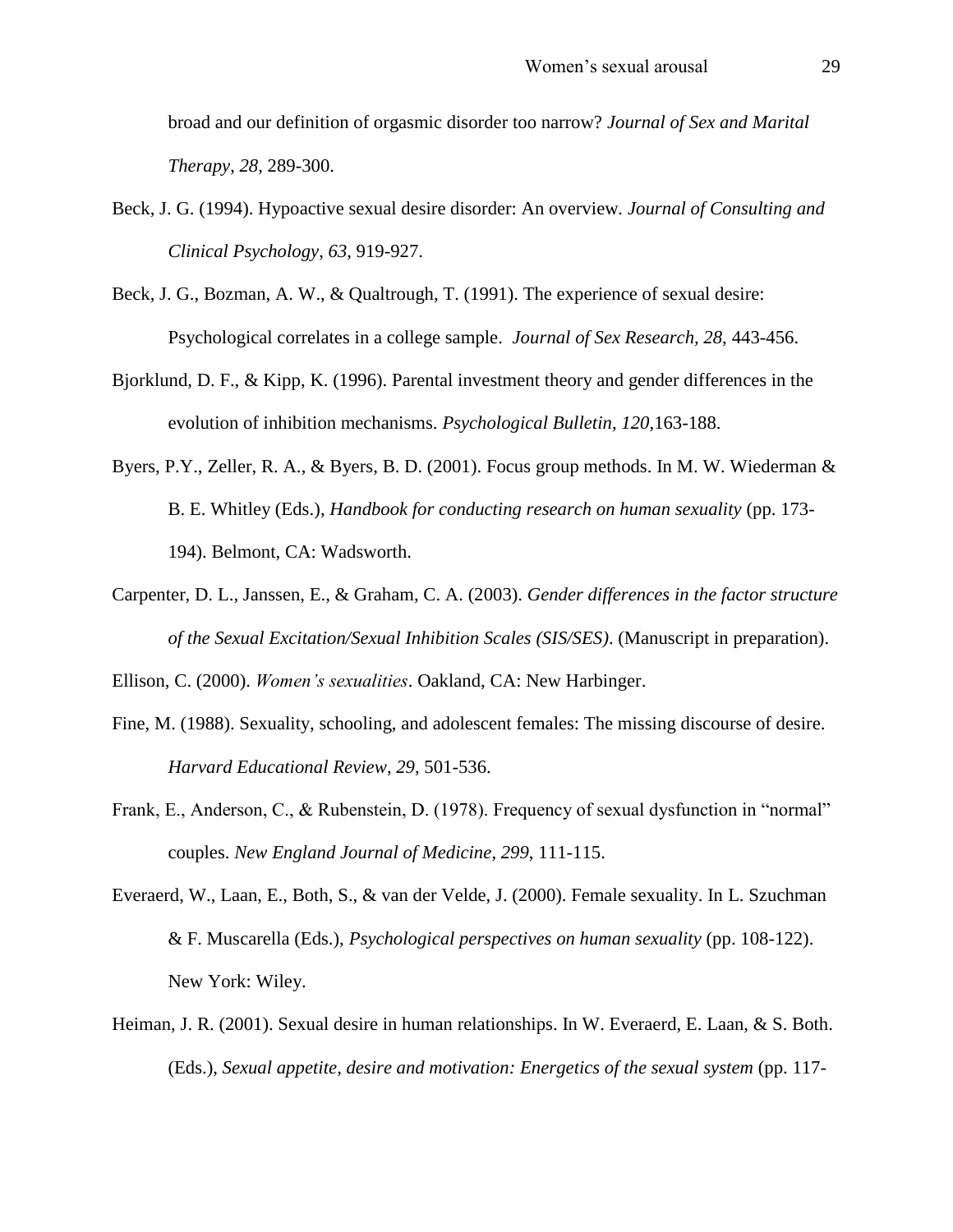134). Amsterdam: Royal Netherlands Academy of Arts and Sciences.

- Janssen, E., Vorst, H., Finn, P., & Bancroft, J. (2002a). The Sexual Inhibition (SIS) and Sexual Excitation (SES) Scales: I. Measuring sexual inhibition and excitation proneness in men. *Journal of Sex Research, 39*, 114-126.
- Janssen, E., Vorst, H., Finn, P., & Bancroft, J. (2002b). The Sexual Inhibition (SIS) and Sexual Excitation (SES) Scales: II. Predicting psychophysiological response patterns. *Journal of Sex Research, 39,* 127-132.
- Knodel, J. (1993). The design and analysis of focus group studies: A practical approach. In D. L. Morgan (Ed.), *Successful focus groups: Advancing the state of the art* (pp. 35-50). Newbury Park, CA: Sage.
- Levi, L. (1969). Sympatho-adreno-medullary activity, diuresis and emotional reactions during visual sexual stimulation in human females and males. *Psychosomatic Medicine*, *31*, 251- 268.
- Lief, H. I. (1977). What"s new in sex research? Inhibited sexual desire. *Medical Aspects of Human Sexuality*, *11*(7), 94-95.
- Morgan, D. L. (1996). Focus groups. *Annual Review of Sociology*, *22*, 129-152.
- Morgan, D. L. (1997). *Focus groups as qualitative research* (2nd ed.). Thousand Oaks, CA: Sage.
- Rosen, R., Brown, C., Heiman, J., Leiblum, S., Meston, C., Shabsigh, D., et al. (2000). The Female Sexual Function Index (FSFI): A multidimensional self–report instrument for the assessment of female sexual function*. Journal of Sex and Marital Therapy, 26,* 191–208.
- Seal, D. W., Bogart, L. M., & Ehrhardt, A. A. (1998). Small group dynamics: The utility of focus group discussions as a research method. *Group Dynamics: Theory, Research, and*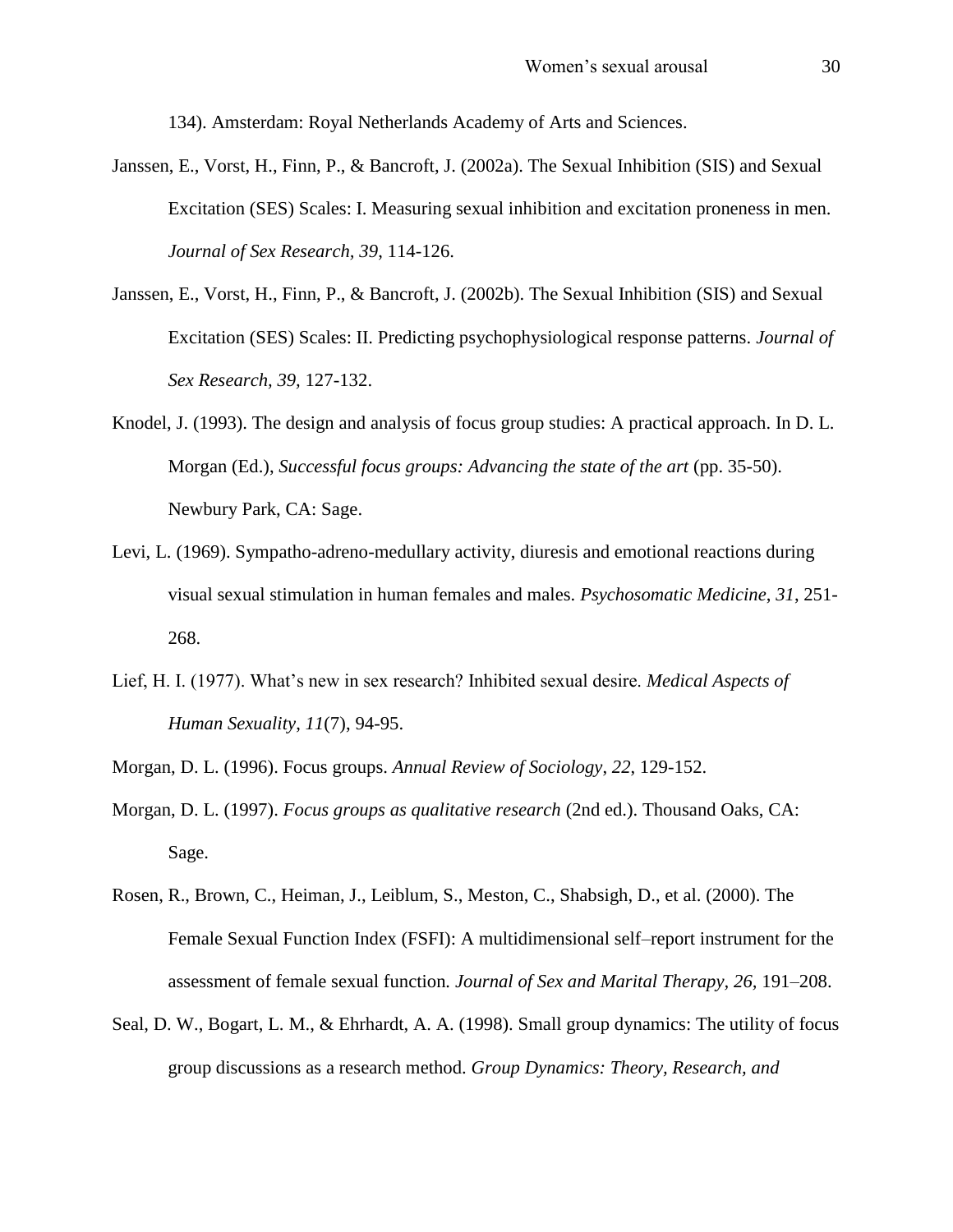*Practice*, *2,* 253-266.

- The Working Group for a New View of Women"s Sexual Problems. (2001). A new view of women"s sexual problems. In E. Kaschak & L. Tiefer (Eds.), *A new view of women's sexual problems* (pp. 1-8). New York: The Haworth Press.
- Tiefer, L. (2001). General discussion. In J. Bancroft (Ed.), *The role of theory in sex research* (pp. 235-236). Bloomington: Indiana University Press.
- Tolman, D. (2002). *Dilemma of desire: Teenage girls and sexuality.* Cambridge MA: Harvard University Press.
- Wilkinson, S. (1999). Focus groups. A feminist method. *Psychology of Women Quarterly*, *23*, 221-244.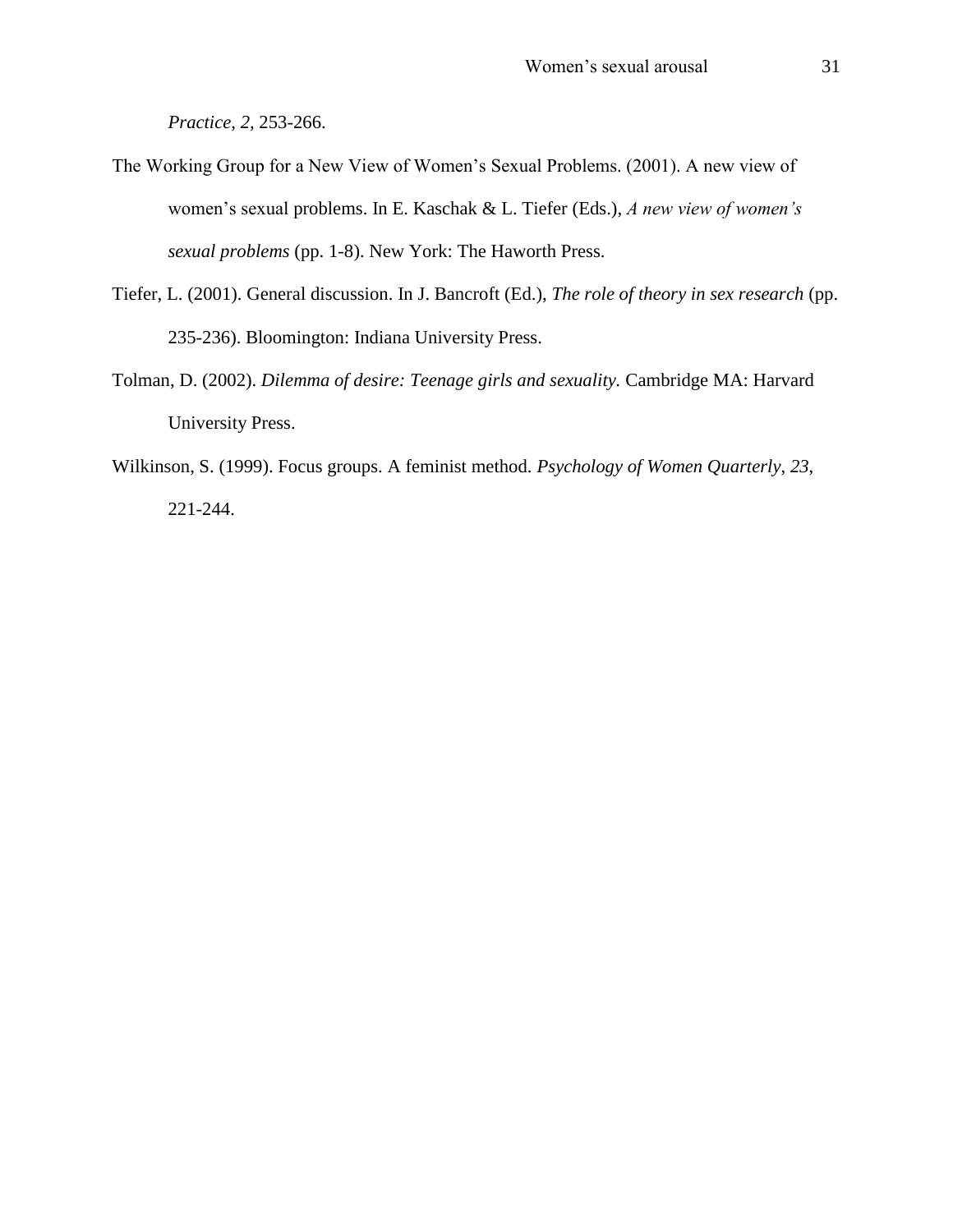## Table I.

## *Participant Characteristics (N = 80)*

|                      | $\mathbf{n}$   | $\%$   |
|----------------------|----------------|--------|
| Race/ethnic group    |                |        |
| Asian                | $\overline{2}$ | (2.5)  |
| <b>Black</b>         | 14             | (17.5) |
| Hispanic             | $\overline{2}$ | (2.5)  |
| White                | 57             | (71.3) |
| Other                | 5              | (6.3)  |
| Marital status       |                |        |
| Single/never married | 44             | (55.0) |
| Married              | 18             | (22.5) |
| Separated/divorced   | 15             | (18.8) |
| Widowed              | 3              | (3.8)  |
| Sexual orientation   |                |        |
| Heterosexual         | 50             | (62.5) |
| <b>Bisexual</b>      | 8              | (10.0) |
| Lesbian              | 19             | (23.8) |
| Uncertain            | 3              | (3.8)  |
| Religion             |                |        |
| Protestant           | 21             | (26.3) |
| Catholic             | 12             | (15.0) |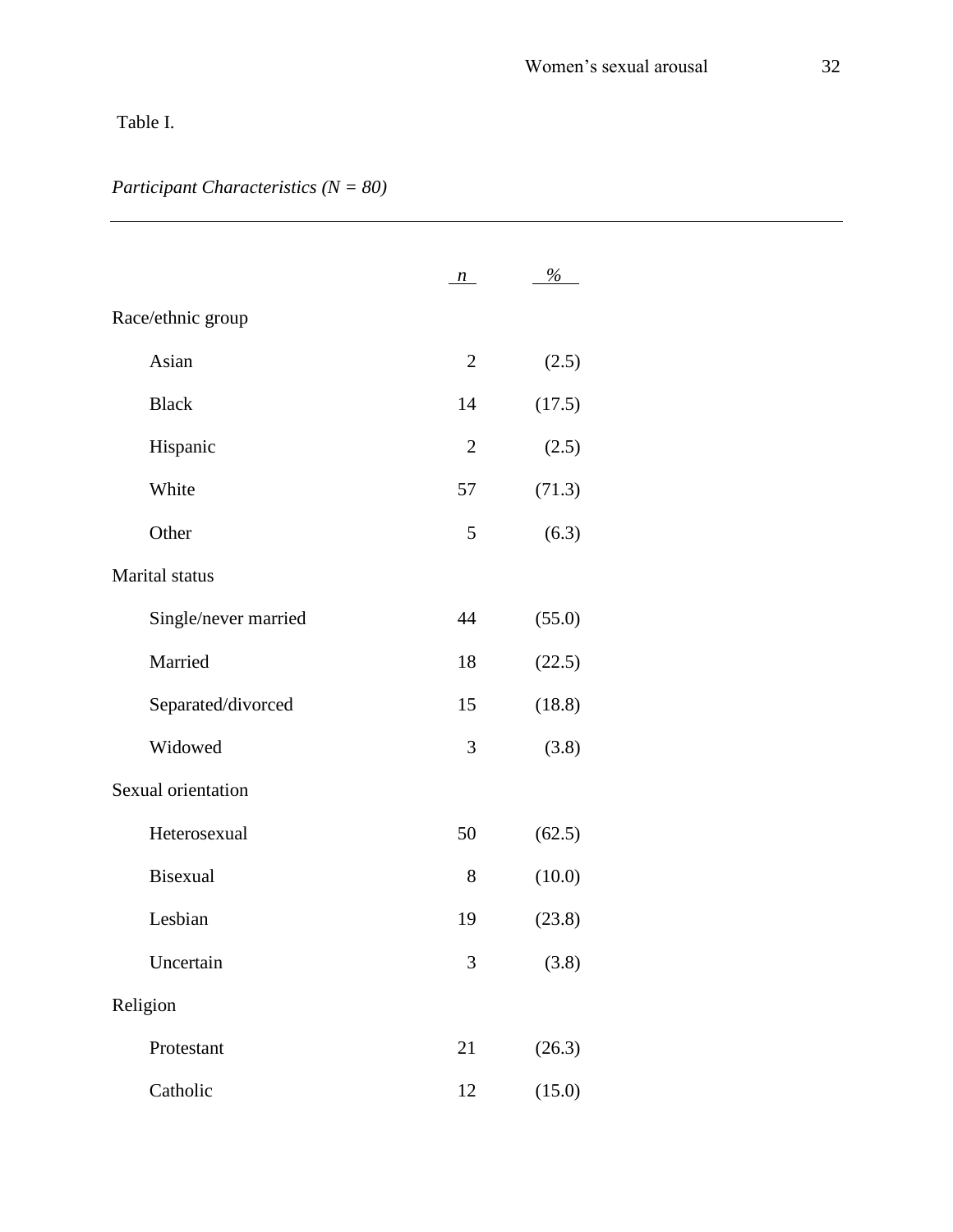| Jewish                               | 3          | (3.8)  |
|--------------------------------------|------------|--------|
| Other                                | 29         | (36.3) |
| None                                 | 15         | (18.8) |
| Employed                             |            |        |
| Full-time                            | 24         | (30.0) |
| Part-time                            | 38         | (47.5) |
| Not employed                         | 18         | (22.5) |
| Attended college, technical school   |            |        |
| or university                        |            |        |
| Yes                                  | 77         | (96.3) |
| N <sub>o</sub>                       | 3          | (3.8)  |
| Relationship status                  |            |        |
| Exclusive/monogamous relationship    | 51         | (63.7) |
| Non-monogamous relationship          | 8          | (10.0) |
| Not in a current sexual relationship | 21         | (26.3) |
| Duration of relationship (N=59)      |            |        |
| $M$ (in yrs)                         | 5.18       |        |
| <b>SD</b>                            | 8.6        |        |
| Range                                | $.67 - 54$ |        |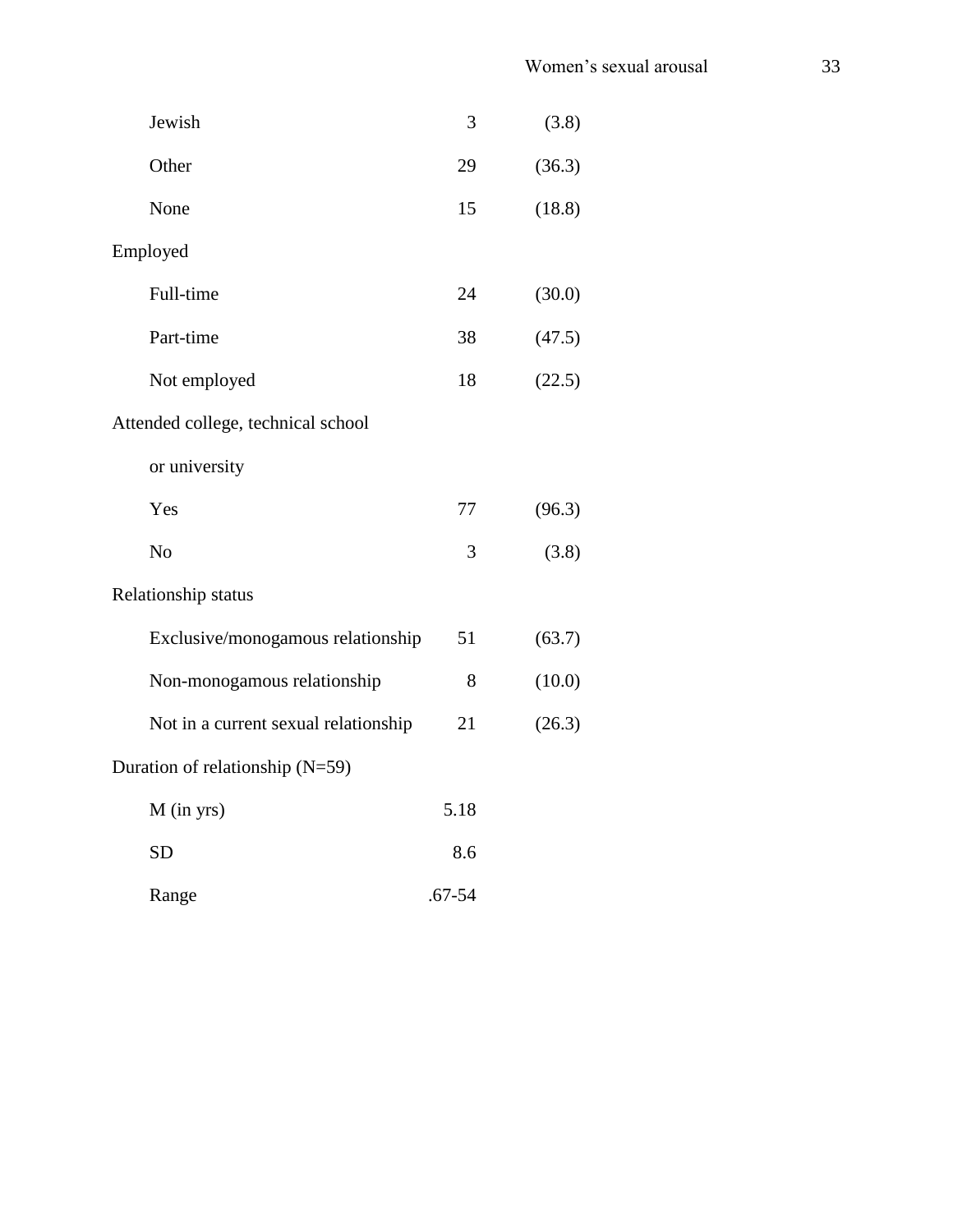## **APPENDIX**

## Women"s Sexual Excitation and Inhibition Coding Scheme

#### Self

Psychological state

Self-confidence; comfort with one's body; sexual self-knowledge;

stress/worry; procrastinating/bored; anticipation

Mood/emotional state

Negative mood state (depressed/anxious); angry; positive mood

Physical state

Energy level; general health

Sexual and relationship history

No available partner; previous sexual or relationship experience

Emotional "openness"/vulnerability

Personal safety concerns/physical

Reputation/family and peer influence

Familial/peer judgments; religious or societal messages

Feeling desired/feeling used

### Partner

Psychological characteristics

Comfort with body; personality; comfort with own or partner's sexual past;

partner desired by others

Physical appearance and manner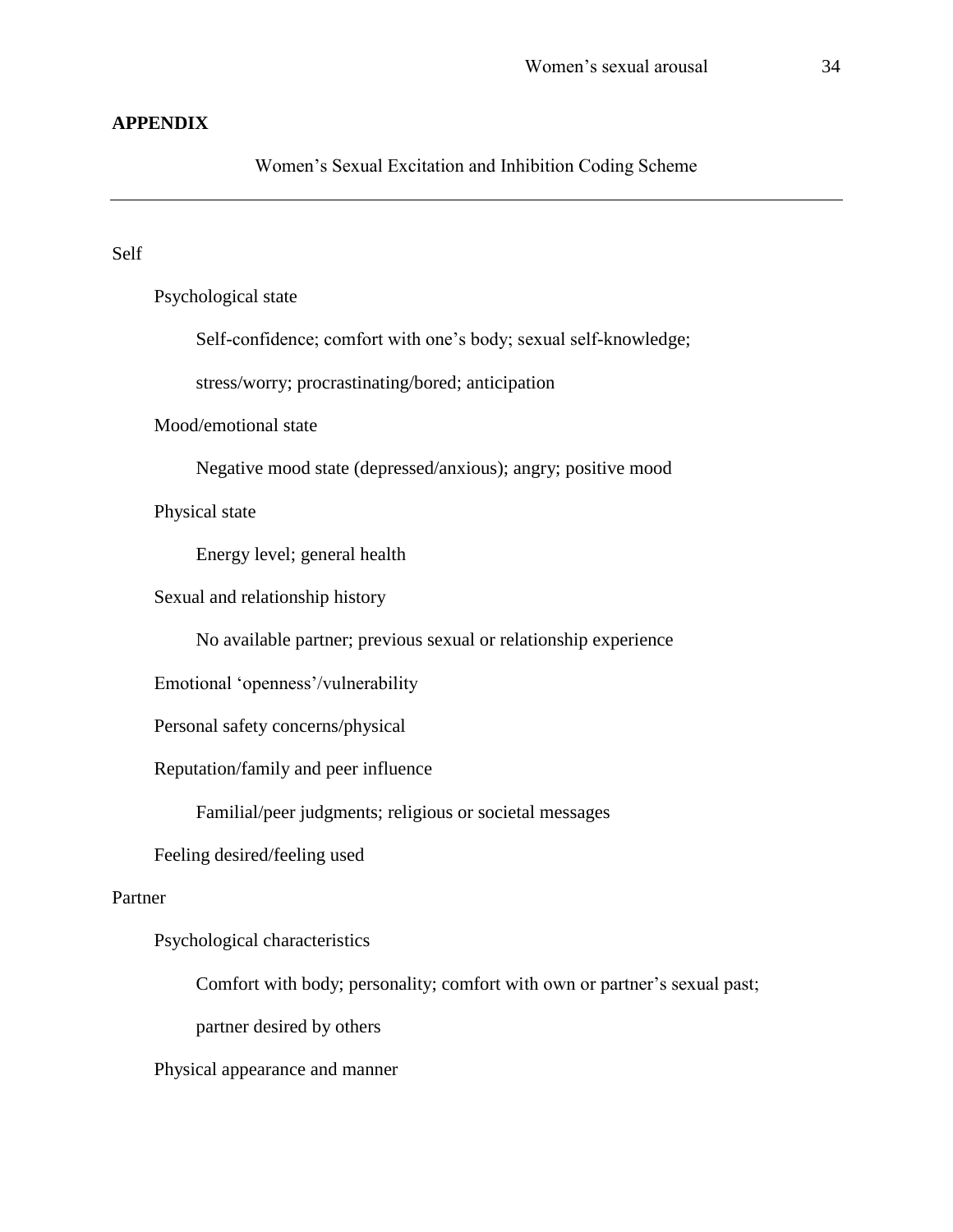Attractiveness; smell

Appropriateness

Societal standards; relationship potential

Style of approach/initiation

Relationship dynamics/interaction

Relationship quality

Relationship stage/phase

Chemistry and lust

Physical closeness/contact or touch

## Elements of the sexual interaction/activities

Partner attractiveness

Partner skill

Partner inexperience

Partner enthusiasm

Partner acceptance

Partner attentiveness

Variation

Equality

Communication

Risk

Power dynamics

Specific sexual acts

Timing